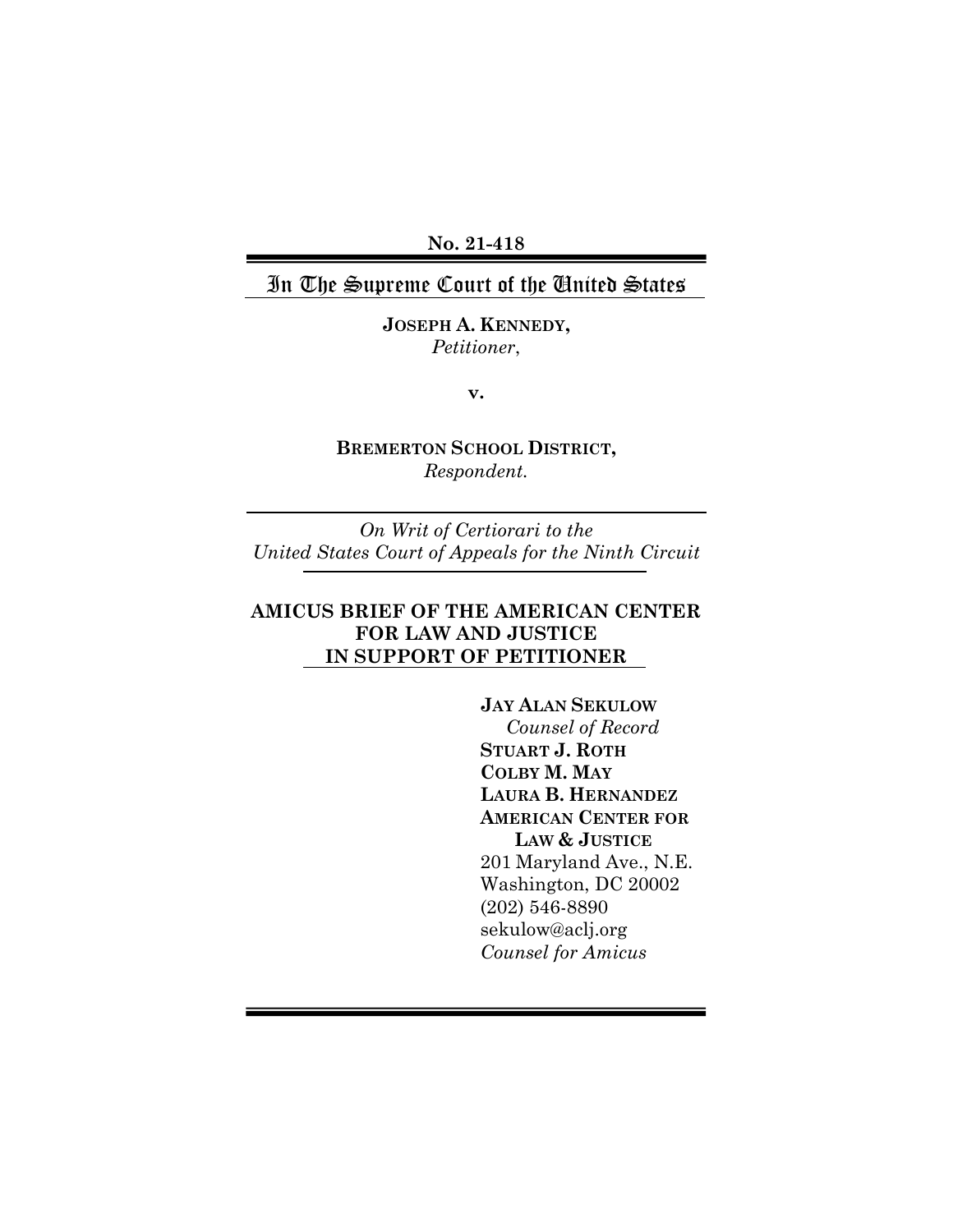## **TABLE OF CONTENTS**

### **Page**

| SUMMARY OF THE ARGUMENT                                                                                                 | $\mathbf{1}$ |
|-------------------------------------------------------------------------------------------------------------------------|--------------|
|                                                                                                                         |              |
| Incoherence in the Lower Courts'<br>L<br>Establishment Clause Jurisprudence Will<br>Continue Until Lemon is Overruled 3 |              |
| No plausible reading of <i>American Legion</i><br>$A_{-}$<br>supports the notion that <i>Lemon</i> is applicable        |              |
| Lemon Must Be Overruled Because the<br>$\bf{B}$<br>Lower Courts Continually Resurrect It Despite                        |              |
| <b>Stare Decisis Does Not Support</b><br>H.                                                                             |              |
| Lemon is Egregiously Wrong and Poorly<br>$A_{-}$                                                                        |              |
| Lemon Is Unworkable 18<br>В.                                                                                            |              |
| Subsequent Legal Developments Have<br>C.                                                                                |              |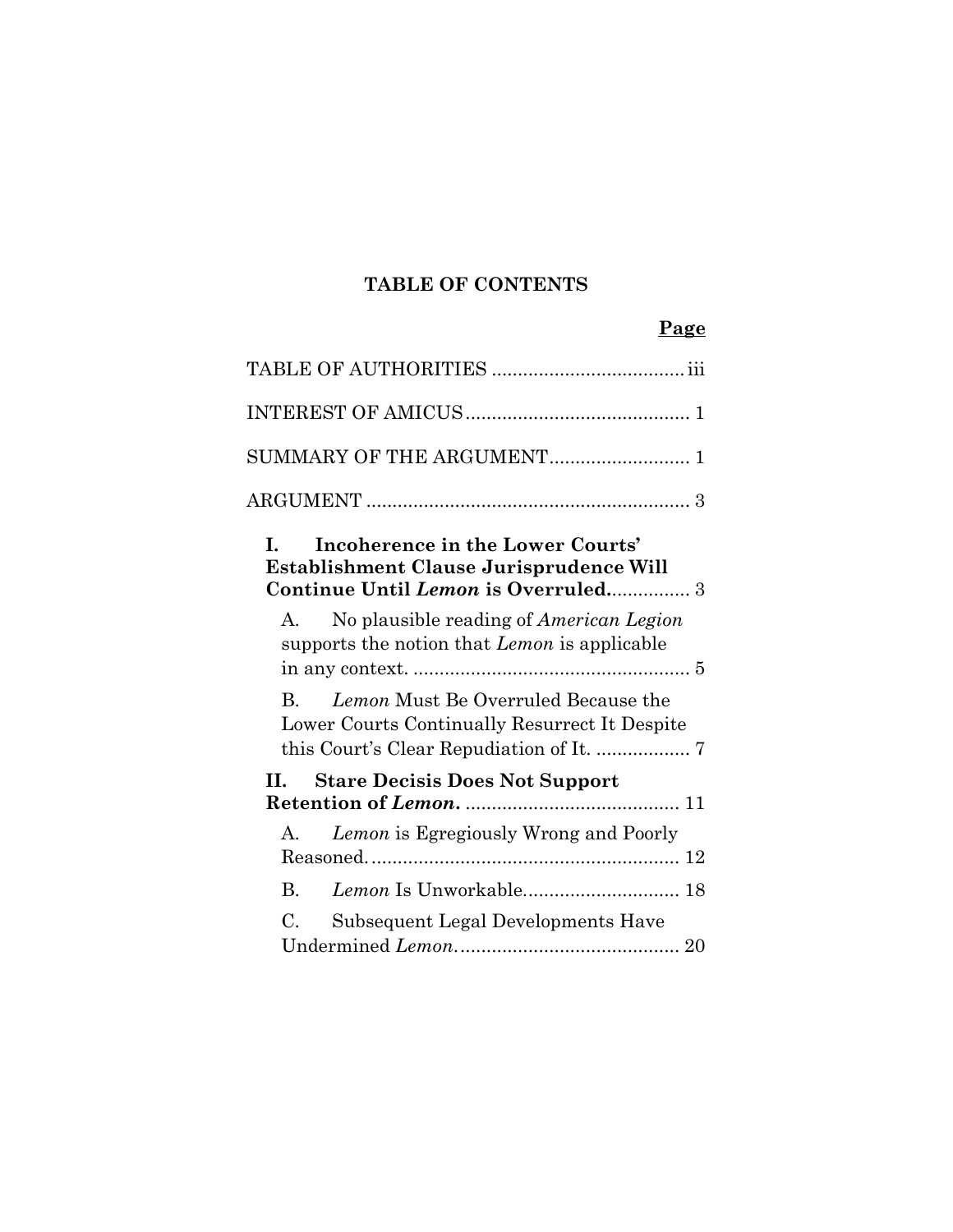|              | D. No Reliance Interests Justify Retention                                         |  |
|--------------|------------------------------------------------------------------------------------|--|
|              |                                                                                    |  |
|              | III. As One of Lemon's Progeny, Santa Fe<br><b>Should Be Formally Abandoned 23</b> |  |
| $\mathbf{A}$ | <i>Santa Fe's</i> Endorsement Test Analysis is                                     |  |
| B.           | <i>Santa Fe's</i> Coercion Analysis is                                             |  |

# ii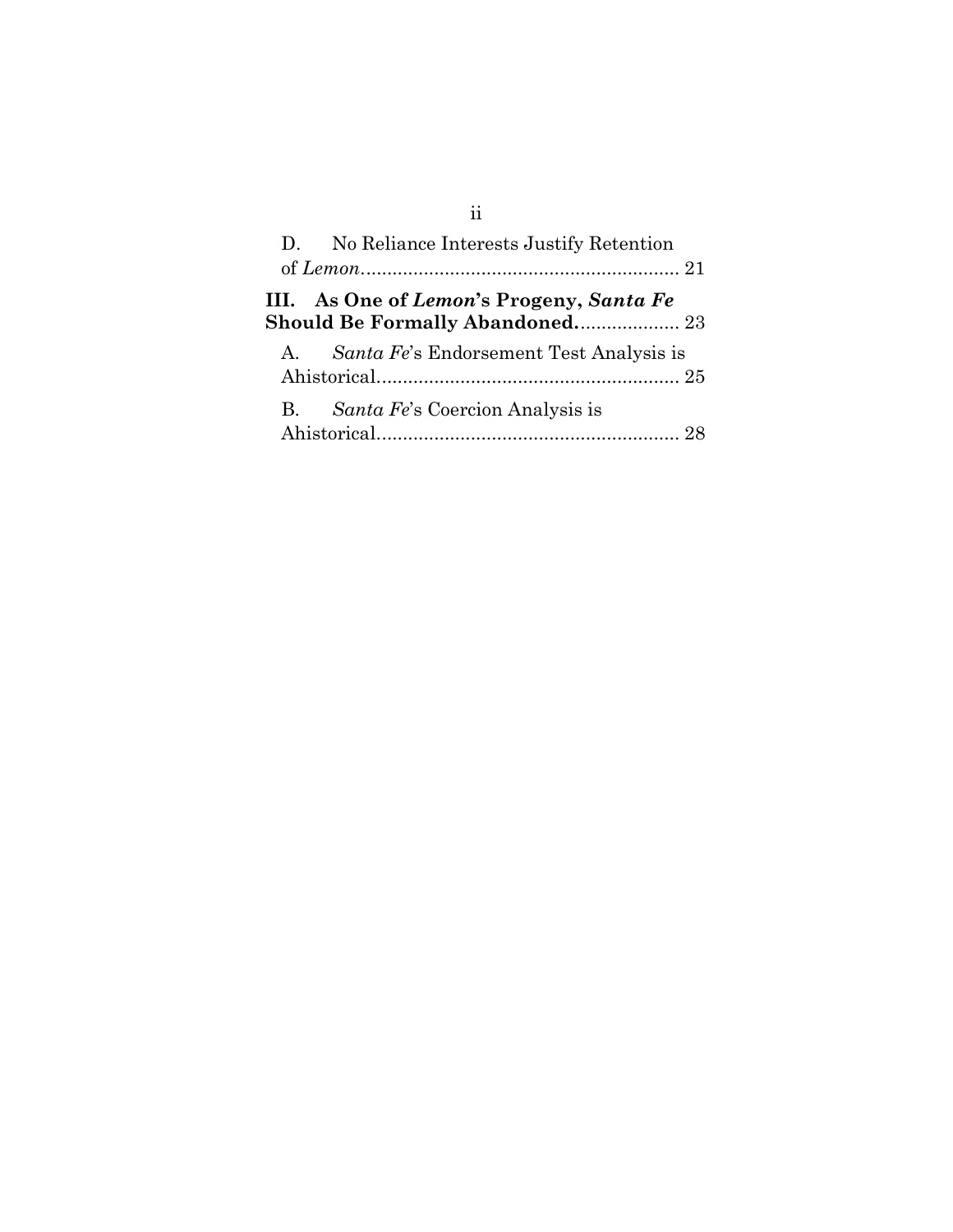### **TABLE OF AUTHORITIES**

# <span id="page-3-0"></span>**Cases Page(s)**

| Abuhajeb v. Pompeo,                                                        |
|----------------------------------------------------------------------------|
| $ACLU$ v. Mercer Cnty.,                                                    |
| Adler v. Duval County Sch. Bd.,                                            |
| Aguilera v. City of Colorado Springs,                                      |
| American Legion Ass'n v. American<br>Humanist Ass'n,                       |
| Antietam Battlefield KOA v. Hogan,<br>501 F. Supp. 3d 339 (D. Md. 2020)  8 |
| Borden v. Sch. Dist. of Twp. of E. Brunswick,                              |
| Busch v. Marple Newtown Sch. Dist.,                                        |
| Cambridge Christian Sch., Inc. v. Fla.<br>High Sch. Athletic Ass'n, Inc.,  |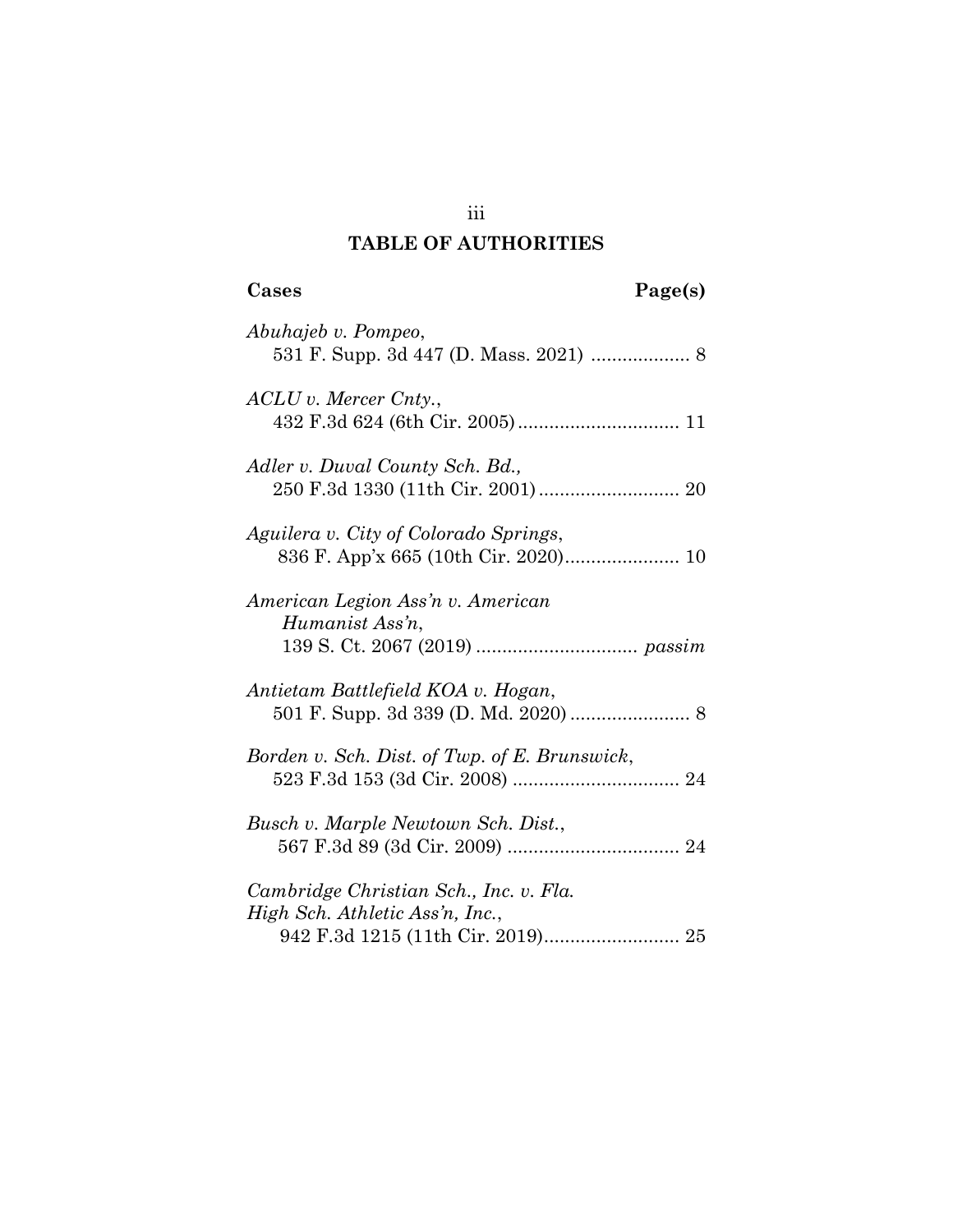| Carpenter v. United States,                                                                                       |
|-------------------------------------------------------------------------------------------------------------------|
| Case v. Ivey,<br>542 F. Supp. 3d 1245 (M.D. Ala. 2021)  10                                                        |
| Ctr. for Inquiry, Inc. v. Warren,<br>No. 3:18-cv-2943-B, 2019 WL 3859310                                          |
| Citizens United v. FEC,                                                                                           |
| Coble v. Lake Norman Charter Sch. Inc.,<br>No. 3:20-cv00596-MOC-DSC,<br>2021 WL 1685969 (W.D.N.C. Mar. 4, 2021) 8 |
| Coble v. Lake Norman Charter Sch., Inc.,                                                                          |
| Cole v. Oroville Union High Sch. Dist.,                                                                           |
| Corder v. Lewis Palmer Sch. Dist.,<br>568 F. Supp. 2d 1237, 1249 (D. Colo. 2008)  18                              |
| County of Allegheny v. ACLU,                                                                                      |
| Cutter v. Wilkinson,                                                                                              |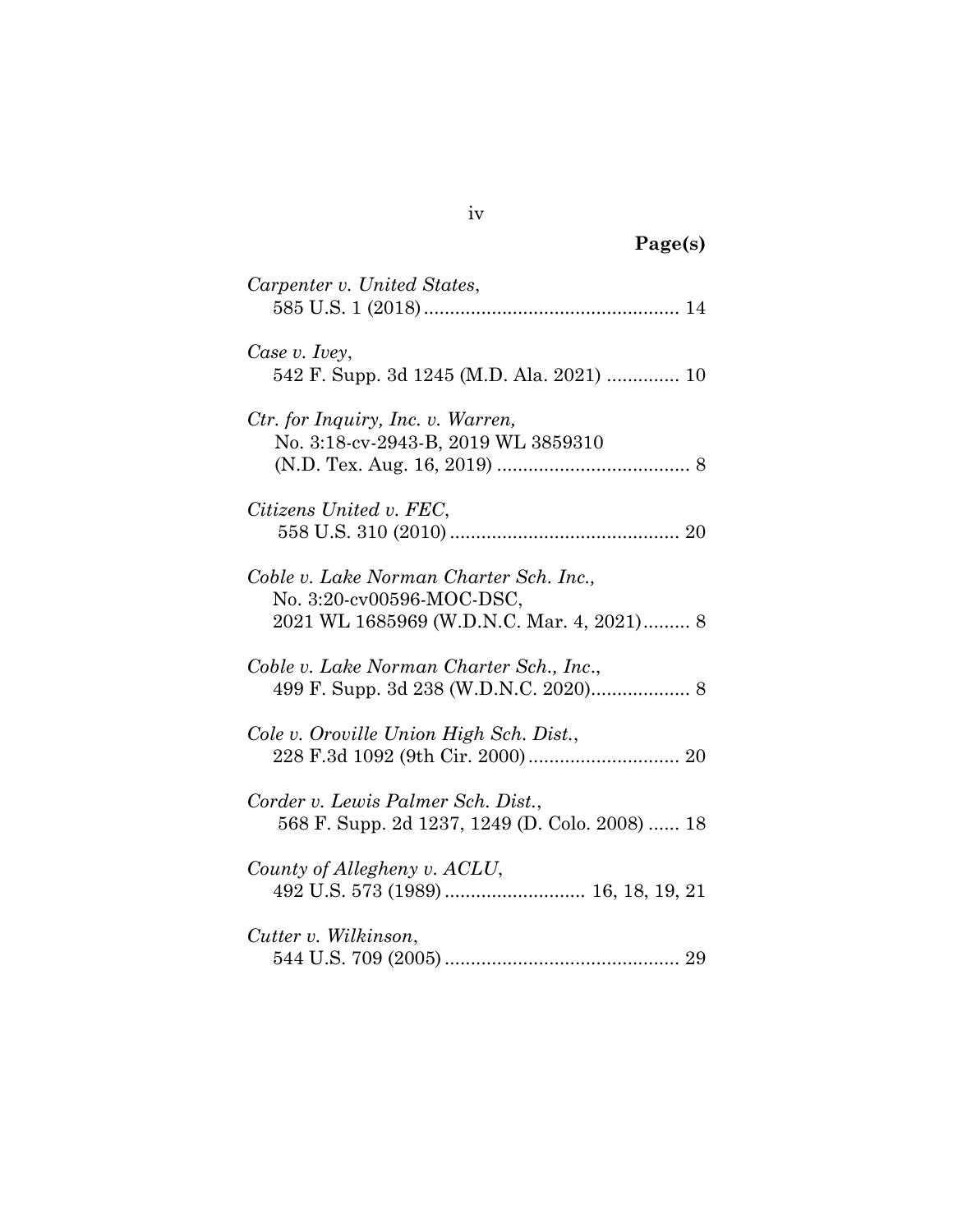| Danville Christian Acad., Inc. v. Beshear,                                                |
|-------------------------------------------------------------------------------------------|
| Deveney v. Bd. of Educ. of Cty. of Kanawha,<br>231 F. Supp. 2d 483 (S.D.W. Va. 2002)  24  |
| Dobbs v. Jackson Women's Health Org.,                                                     |
| Elim Romanian Pentecostal Church v. Pritzker,<br>No. 1:20-cv-2782, 2020 WL 2468194        |
| Espinoza v. Mont. Dep't of Revenue,                                                       |
| Freedom From Religion Found., Inc. v. Mack,<br>540 F. Supp. 3d 707 (S.D. Tex. 2021)  4, 8 |
| Freedom From Religion Found., Inc. v.<br>County of Lehigh,                                |
| Green v. Haskell Cty. Bd. of Comm'rs,<br>574 F.3d 1235 (10th Cir. 2010) 21, 22            |
| Harris v. Zion,                                                                           |
| Hilsenrath ex rel. C.H. v. Sch. Dist. of Chathams,                                        |

## v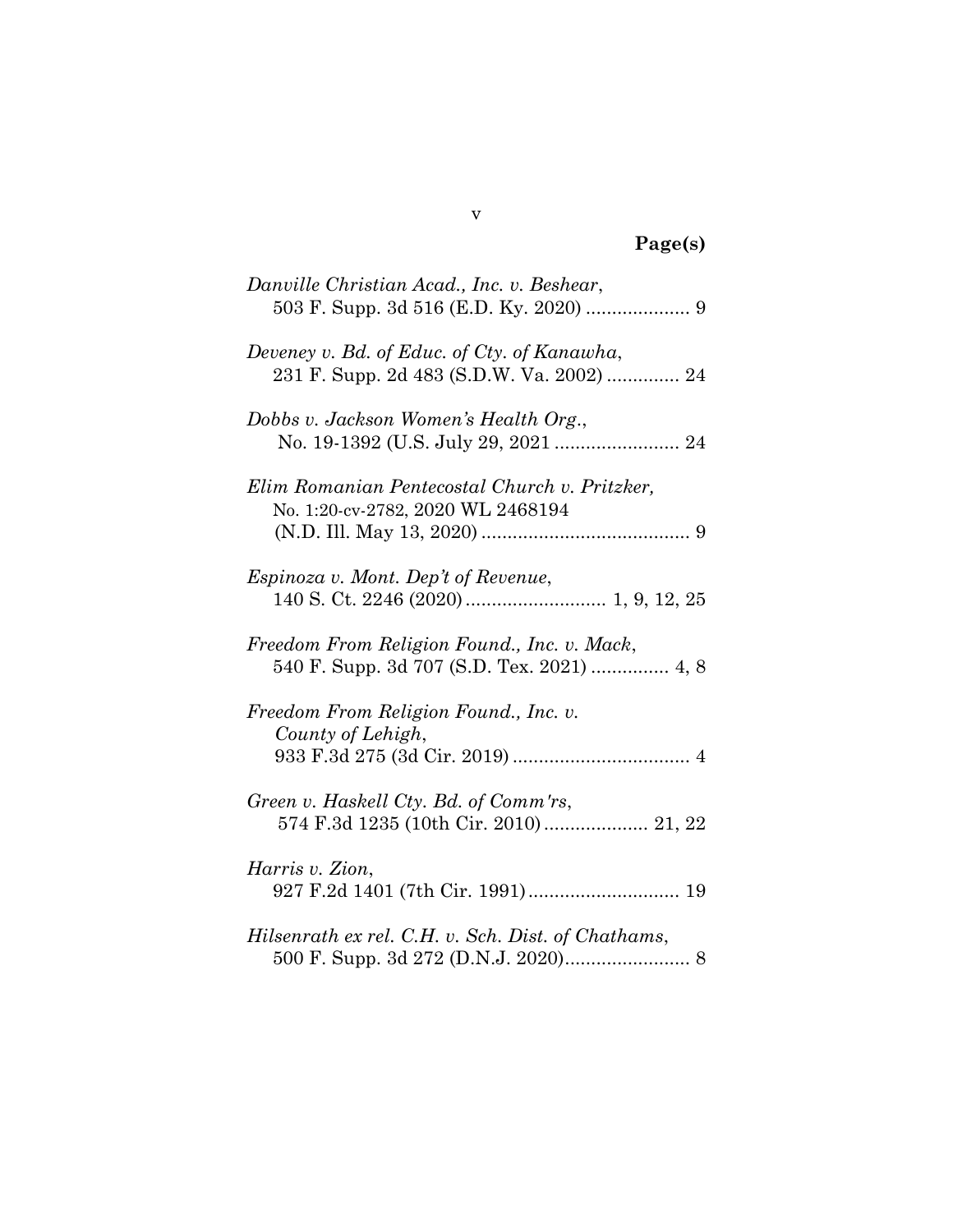| In re Navy Chaplaincy, No. 19-5204,<br>2020 WL 11568892                                                                 |
|-------------------------------------------------------------------------------------------------------------------------|
| InterVarsity Christian Fellowship/USA v. Bd.<br>of Governors,<br>534 F. Supp. 3d 785 (E.D. Mich 2021) 9                 |
| Irish 4 Reprod. Health v. United States Dep't of<br>Health & Hum. Servs.,<br>434 F. Supp. 3d 683 (N.D. Ind. 2020) 9, 10 |
| Janus v. AFSCME,                                                                                                        |
| Jones v. West,<br>No. 16-cv-1687-PP, 2020 WL 686119                                                                     |
| Kennedy v. Bremerton Sch. Dist.,<br>991 F.3d 1004 (9th Cir. 2021)  4, 7, 18, 23                                         |
| Knudtson v. Cty. of Trempealeau,                                                                                        |
| Kondrat'yev v. City of Pensacola,<br>949 F.3d 1319 (11th Cir. 2020) 10                                                  |
| Lamb's Chapel v. Center Moriches<br>Union Free Sch. Dist.,                                                              |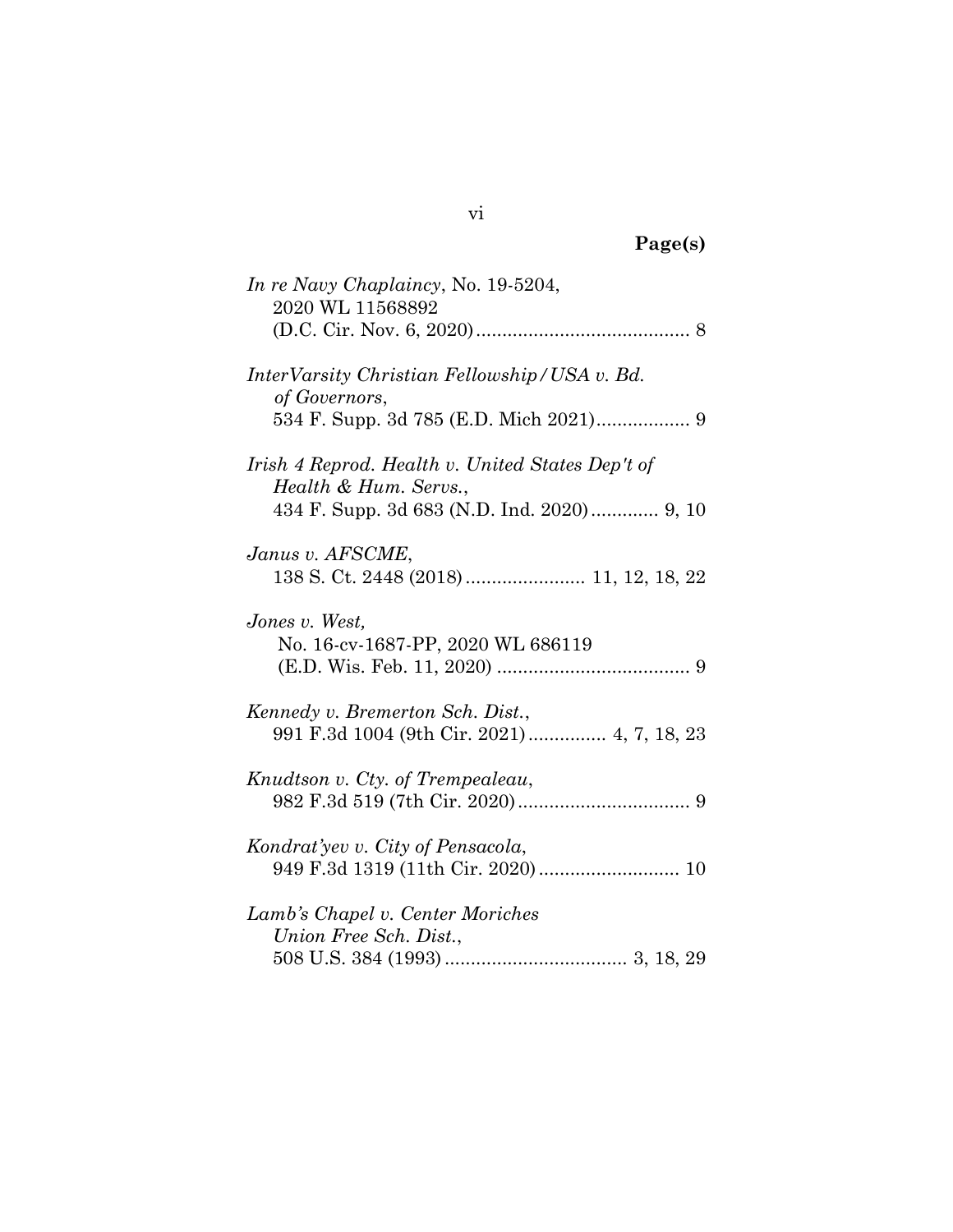| Lee v. Weisman,                            |
|--------------------------------------------|
|                                            |
| Legacy Church, Inc. v. Kunkel,             |
|                                            |
| Lemon v. Kurtzman,                         |
|                                            |
| Lighthouse Fellowship Church v. Northam,   |
|                                            |
| Lynch v. Donnelly,                         |
|                                            |
| McCreary Cnty. v. ACLU,                    |
|                                            |
| Monteer v. ABL Mgmt. Inc.,                 |
| No. 4:21-cv-756 ACL, 2021 WL 3570301       |
|                                            |
| Montejo v. Louisiana,                      |
|                                            |
| Murray v. Austin,                          |
|                                            |
| Nurre v. Whitehead,                        |
| 520 F. Supp. 2d 1222 (W.D. Wash. 2007)  24 |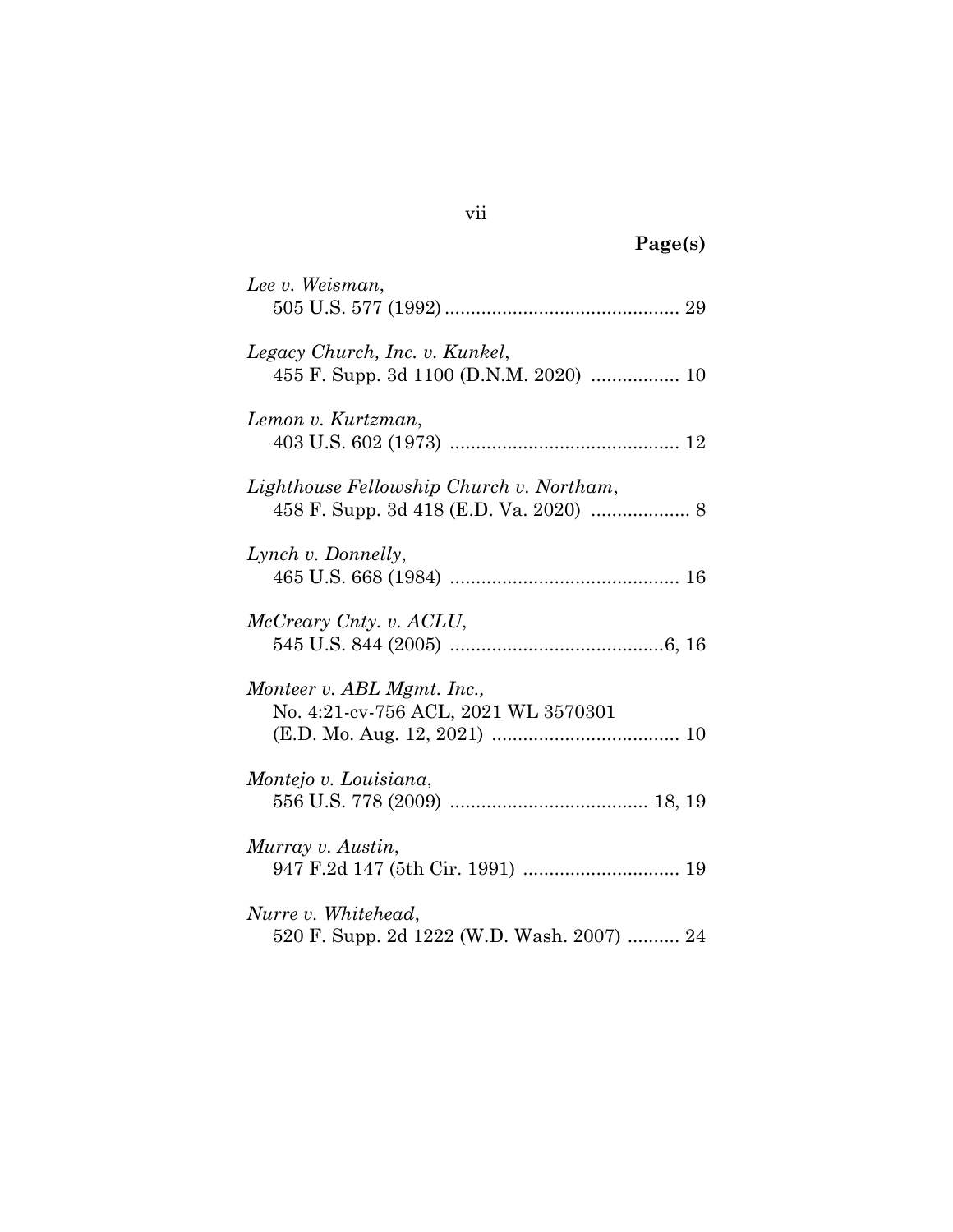| Payne v. Tennessee,                                                                   |
|---------------------------------------------------------------------------------------|
| Perrier-Bilbo v. United States,                                                       |
| Pleasant Grove City v. Summum,                                                        |
| Ramos v. Louisiana,                                                                   |
| <i>Reese v. Jacobs, No.</i> 3:18CV140,<br>2020 WL 1269786 (E.D. Va. Mar. 16, 2020)  8 |
| Roemer v. Maryland Bd. of Public Works,                                               |
| S.D. v. St. Johns Cty. Sch. Dist.,<br>632 F. Supp. 2d 1085 (M.D. Fla. 2009)  24       |
| Santa Fe Indep. Sch. Dist. v. Doe,                                                    |
| Sch. Dist. of Abington Twp., Pa. v. Schempp,                                          |
| Shurtleff v. City of Boston,                                                          |
| Smith v. Dunn,<br>516 F. Supp. 3d 1310 (M.D. Ala. 2021)  10                           |

### viii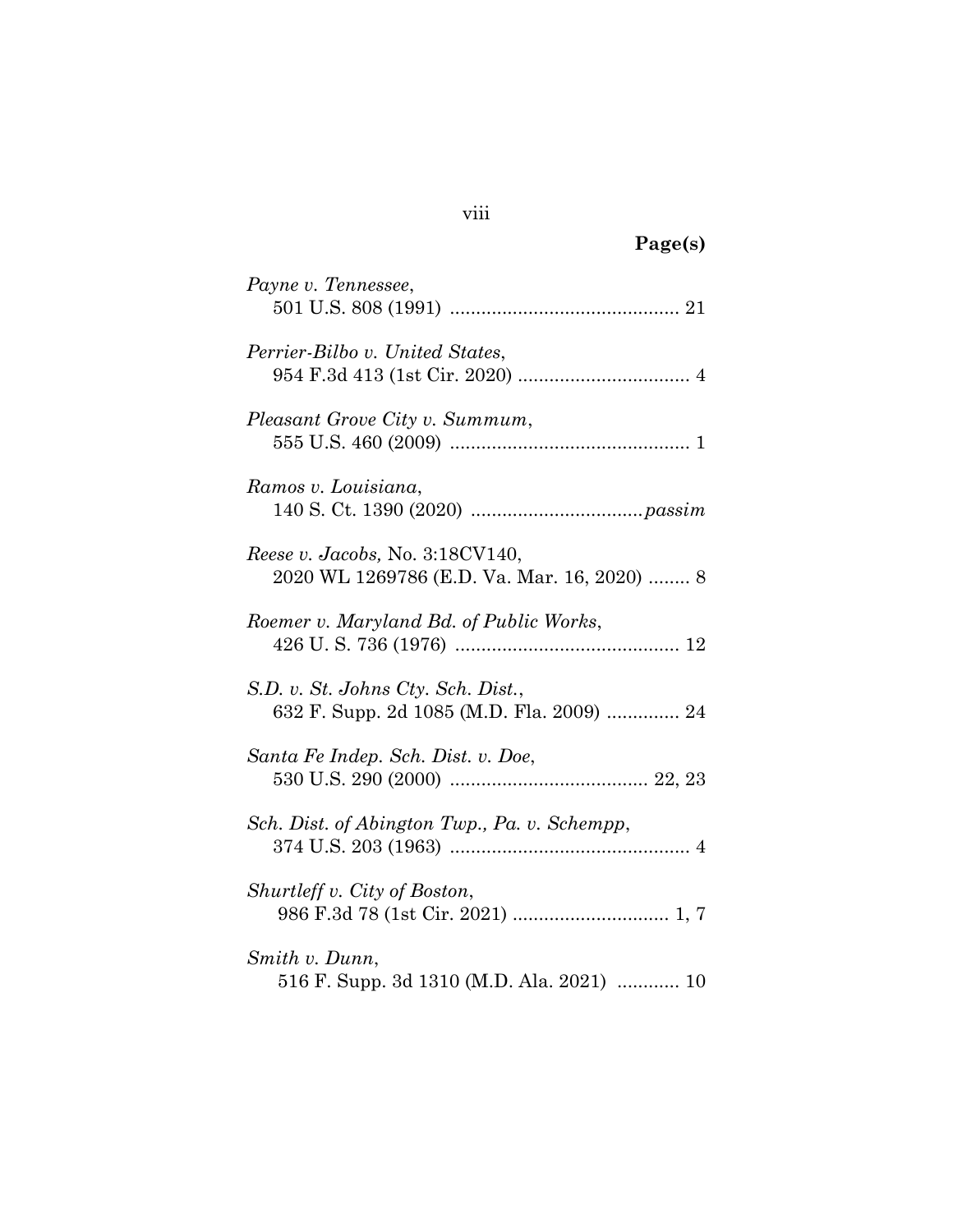| South Dakota v. Wayfair, Inc.,                   |
|--------------------------------------------------|
| <i>St. Augustine Sch. v. Underly,</i>            |
| Tex. Monthly, Inc. v. Bullock,                   |
| Town of Greece v. Galloway,                      |
| Utah Highway Patrol Ass'n v. Am. Atheists, Inc., |
| Van Orden v. Perry,                              |
| <i>Wallace v. Jaffree,</i>                       |
| Williams v. Kingdom Hall of Jehovah's Witnesses, |
| Wilson v. Safelite Grp., Inc.,                   |
| <i>Woodring v. Jackson County,</i>               |
|                                                  |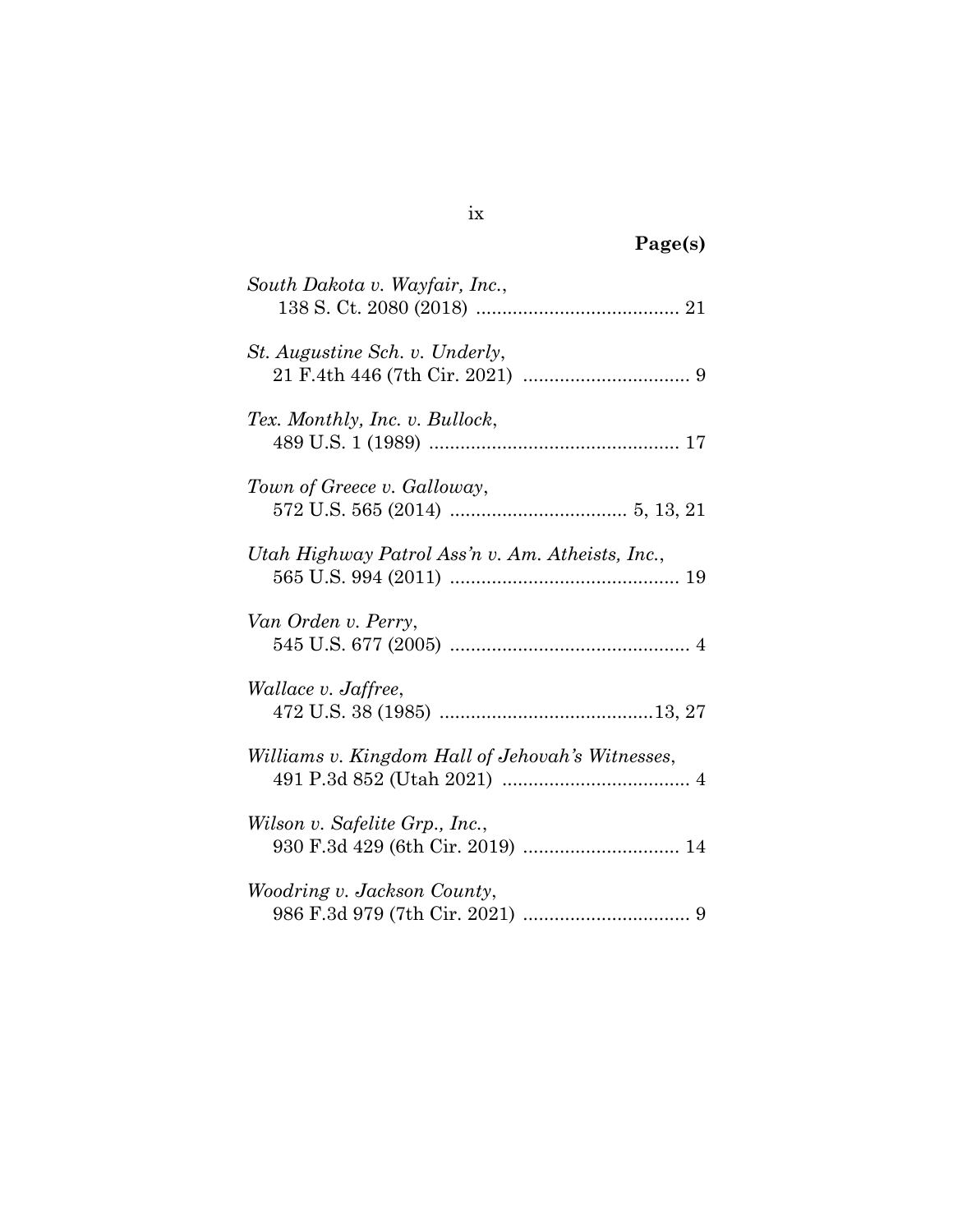### **Statutes**

| Northwest Ordinance,<br>Act of Aug. 7, 1789, ch. 8, 1 Stat. 50, 52  27                                                                                                                                                                                                                                                               |
|--------------------------------------------------------------------------------------------------------------------------------------------------------------------------------------------------------------------------------------------------------------------------------------------------------------------------------------|
| Other                                                                                                                                                                                                                                                                                                                                |
| Alexis De Tocqueville,<br>1 Democracy in America (2d ed. 1900)  25                                                                                                                                                                                                                                                                   |
| Corpus of Historical American English,<br>https://corpus.byu.edu/coha; Google Books<br>(American), https://googlebooks.byu.edu/x.asp;<br>Corpus of Founding Era American English,<br>https://lawncl.byu.edu/cofea 14                                                                                                                 |
| D. Getchel, M. Brady, <i>How the Constitutions of</i><br>the Thirty-seven States in Effect when the<br>Fourteenth Amendment Was Adopted<br>Demonstrate that the Governmental<br>Endorsement Test in Establishment Clause<br>Jurisprudence Is Contrary to<br>American History and Tradition,<br>17 Tex. Rev. Law & Pol. 125 (2012) 14 |
| Donald L. Drakeman, Church, State, and                                                                                                                                                                                                                                                                                               |
| David Fellman, Separation of Church and State<br>in the United States: A Summary View,                                                                                                                                                                                                                                               |

x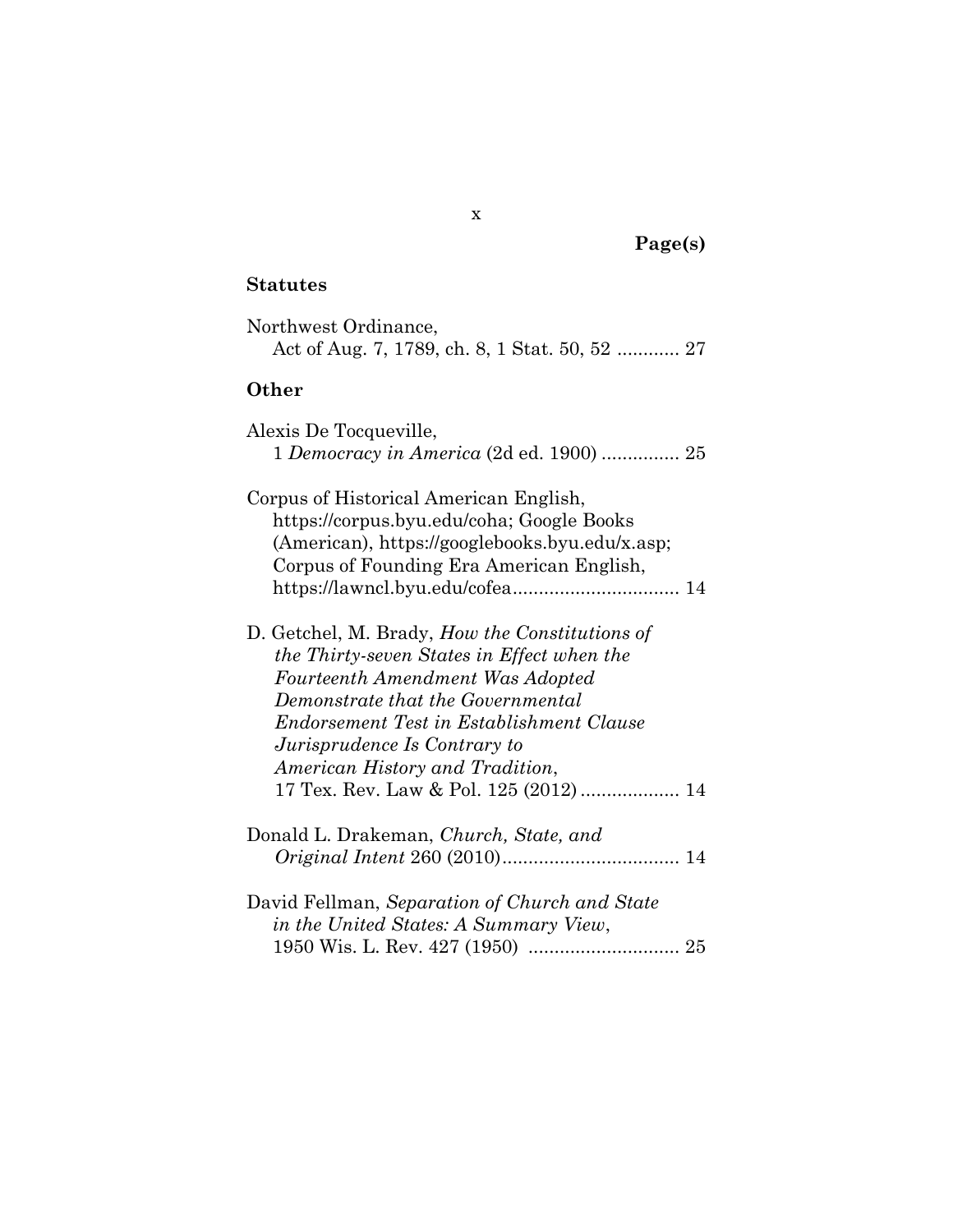| rger<br>c<br>۰.<br>$\sim$ |
|---------------------------|
|---------------------------|

| Douglas Laycock, A Survey of Religious            |
|---------------------------------------------------|
| Liberty in the United States,                     |
|                                                   |
| Douglas Laycock, Towards a General                |
| Theory of the Religion Clauses: The Case of       |
| Church Labor Relations and the Right to           |
| Church Autonomy,                                  |
| 81 Colum. L. Rev. 1373 (1981)  18                 |
| Jesse Choper, The Endorsement Test:               |
| Its Status and Desirability,                      |
|                                                   |
| Joseph P. Viteritti, <i>Blaine's Wake: School</i> |
| Choice, the First Amendment, and State            |
| Constitutional Law,                               |
| 21 Harv. J.L. & Pub. Pol'y 657 (1998)  25         |
|                                                   |
| Michael McConnell, Coercion: The Lost             |
| Element of Establishment,                         |
| 27 Wm. & Mary L. Rev. 933 (1986)  13, 28, 29      |
| Michael McConnell, <i>Establishment</i> and       |
| Disestablishment at the Founding, Part I:         |
| Establishment of Religion, 44 Wm. & Mary L.       |
|                                                   |
| Michael McConnell, No More (Old) Symbol Cases,    |
| Cato Sup. Ct. Rev., 2018-2019, at 91 4            |

xi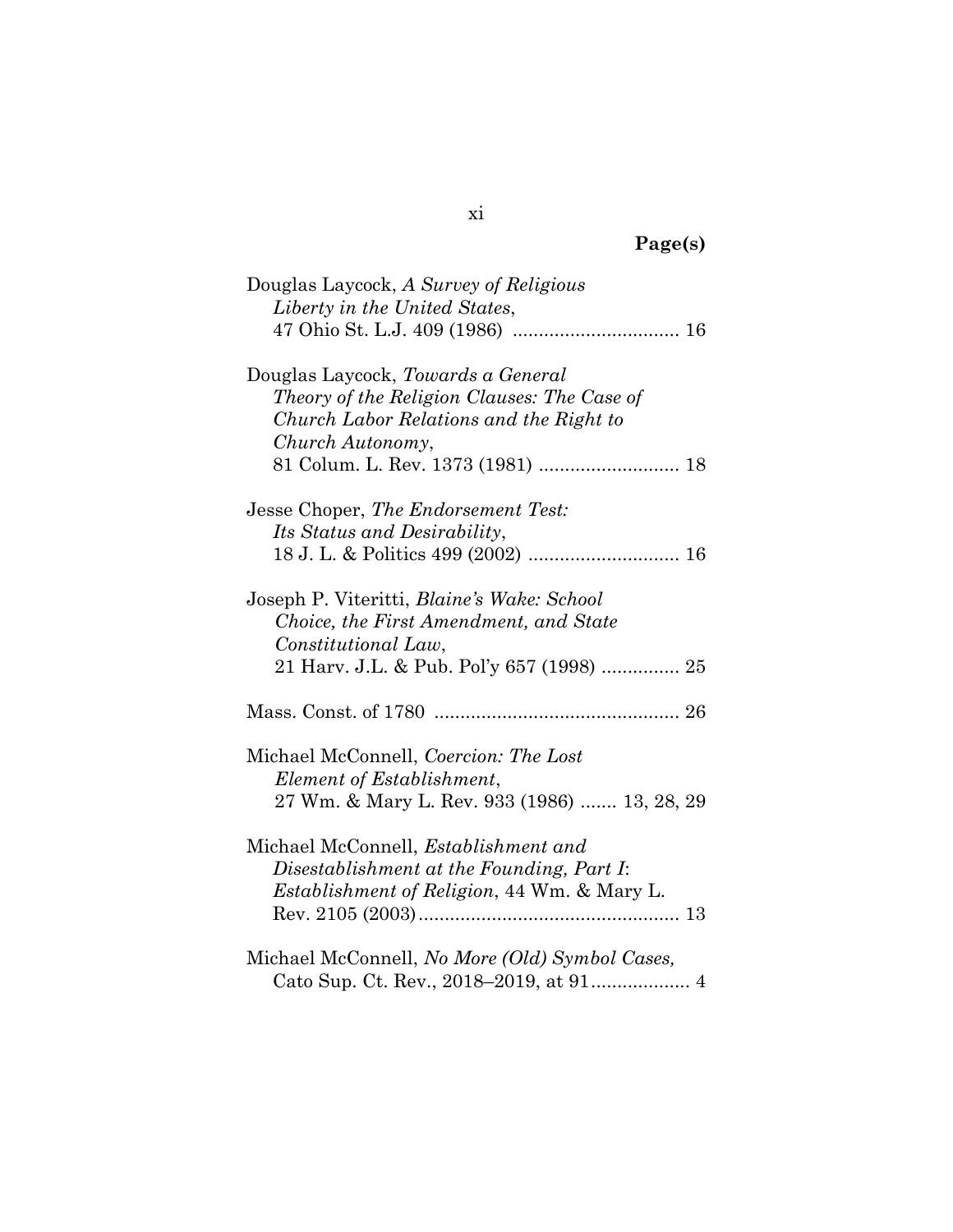| Michael McConnell, Religious Freedom<br>at a Crossroads,                                                                                                                       |
|--------------------------------------------------------------------------------------------------------------------------------------------------------------------------------|
|                                                                                                                                                                                |
| Michael McConnell, The Origins and Historical<br>Understanding of Free Exercise of Religion,<br>103 Harv. L. Rev. 1409 (1990)  26                                              |
| Michael Newsom, Common School Religion:<br>Judicial Narratives in a Protestant Empire,                                                                                         |
| Michael Paulsen, Religion, Equality, and the<br>Constitution: An Equal Protection Approach<br>to Establishment Clause Adjudication,<br>61 Notre Dame L. Rev. 311 (1986) 13, 15 |
|                                                                                                                                                                                |
|                                                                                                                                                                                |
| Philip B. Kurland, The Irrelevance of the<br>Constitution: The Religion Clauses of the<br>First Amendment and the Supreme Court,                                               |
| S.B. Benjamin, The Significance of the<br>Massachusetts Constitution of 1780,                                                                                                  |
| Steven G. Gey, Religious Coercion and the<br>Establishment Clause,                                                                                                             |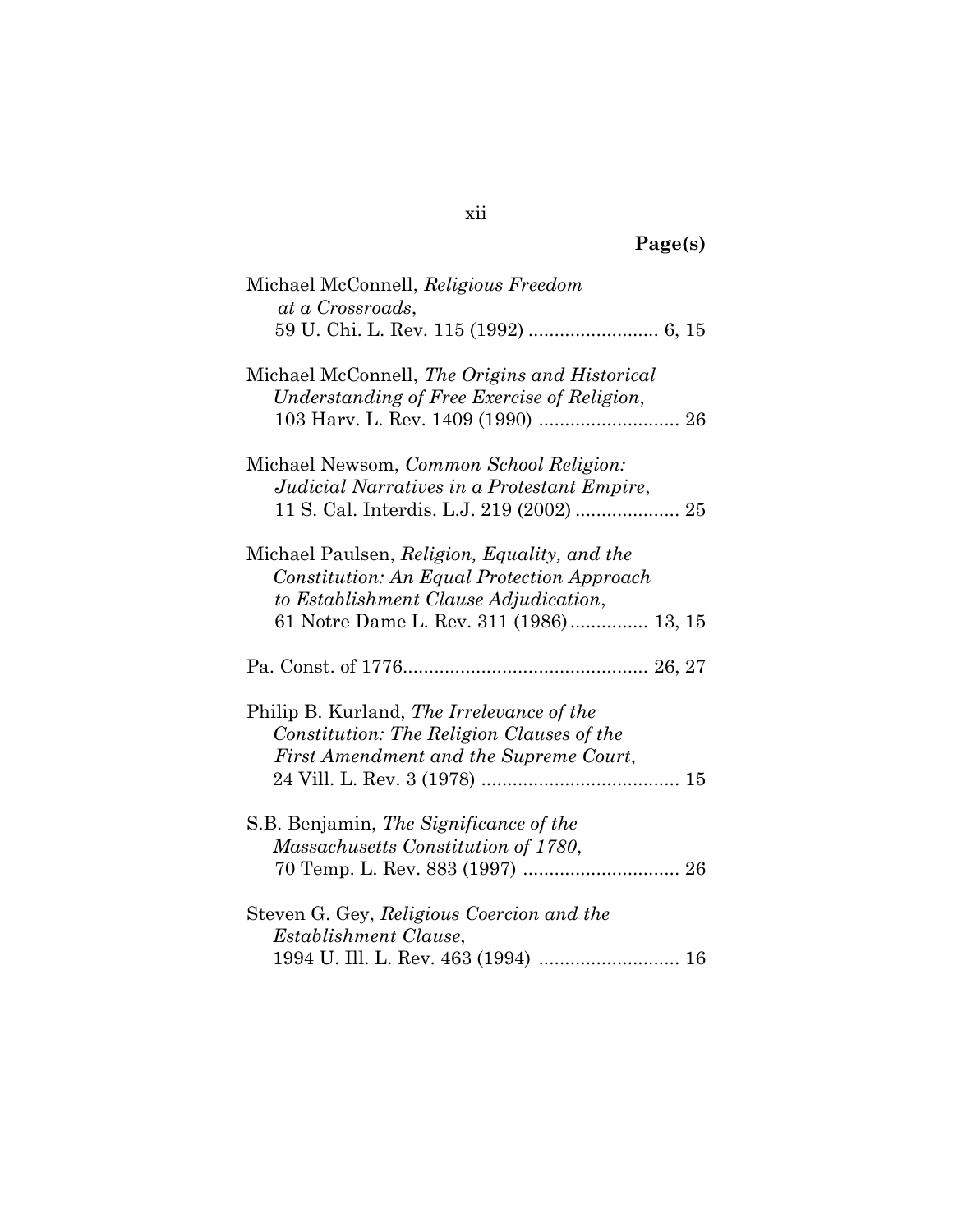| Steven Smith, Symbols, Perceptions, and                    |
|------------------------------------------------------------|
| Doctrinal Illusions: Establishment Neutrality              |
| and the "No Endorsement" Test,                             |
|                                                            |
|                                                            |
|                                                            |
| Stephanie Barclay, Original Meaning and                    |
| the Establishment Clause: A Corpus                         |
| Linguistics Analysis,                                      |
| 61 Ariz. L. Rev. 505 (2019)  14, 15, 27, 28                |
| <i>The Remonstrant</i> , [No. IV], Pa. J. (Oct. 20, 1768), |
|                                                            |
| reprinted in A Collection of Tracts from the               |
| Late News Papers (N.Y., John Holt 1768) 27, 28             |
| Thomas R. McCoy Gary, A Unifying Theory for                |
| the Religion Clauses of the First Amendment,               |
|                                                            |
|                                                            |
| Vincent P. Muñoz, The Original Meaning of                  |
| the Establishment Clause and the                           |
| <i>Impossibility of Its Incorporation,</i>                 |
|                                                            |
|                                                            |
| William J. Cornelius, Church and State-the                 |
| Mandate of the Establishment Clause:                       |
|                                                            |
| Wall of Separation or Benign Neutrality?,                  |
|                                                            |

### xiii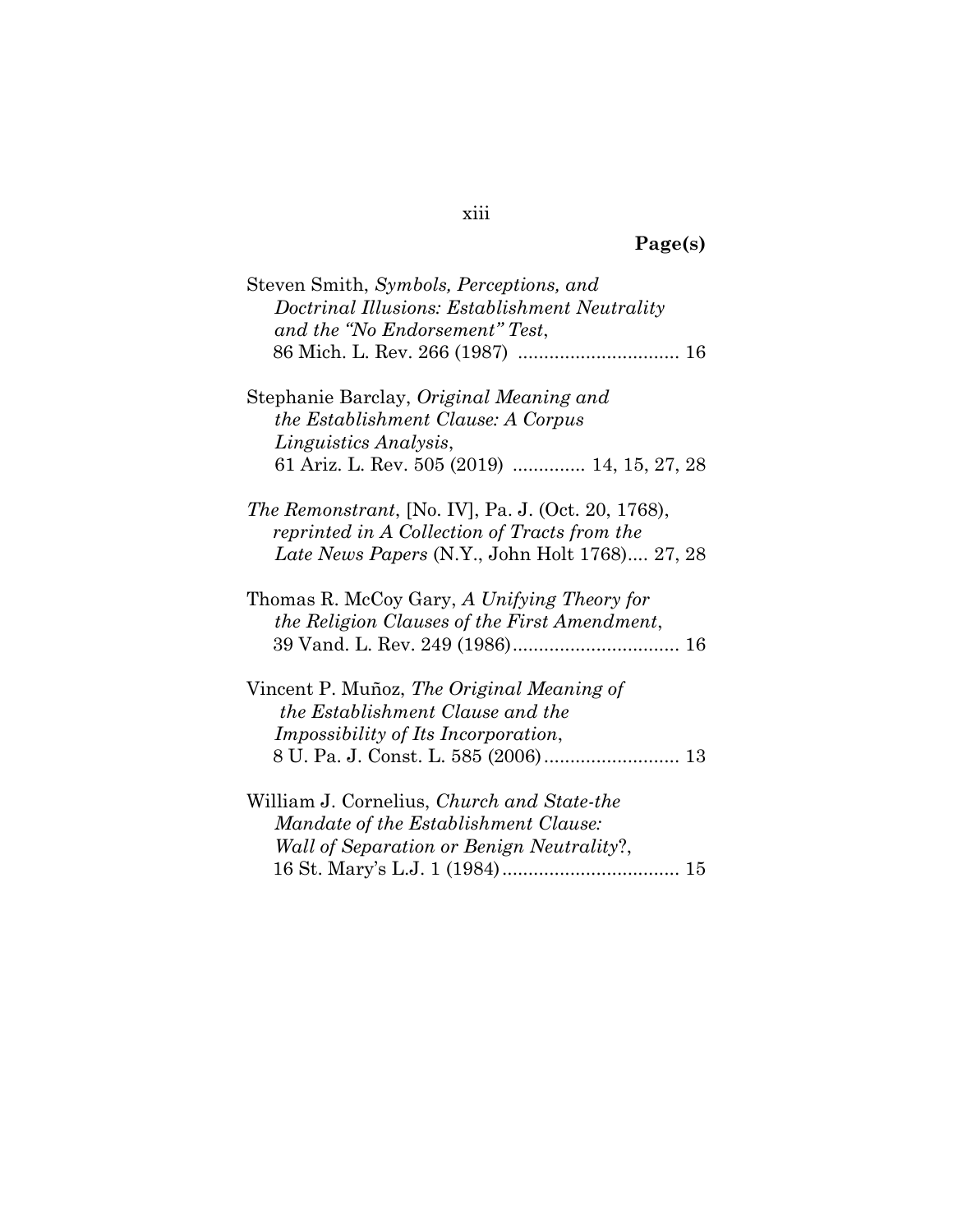#### **INTEREST OF AMICUS**<sup>1</sup>

<span id="page-14-0"></span>The American Center for Law and Justice (ACLJ) is an organization dedicated to the defense of constitutional liberties secured by law. ACLJ attorneys often appear before this Court as counsel either for a party, *e.g., Pleasant Grove City v. Summum*, 555 U.S. 460 (2009), or for amicus, *e.g., Espinoza v. Mont. Dep't of Revenue,* 140 S. Ct. 2246 (2020). The ACLJ is dedicated, *inter alia*, to religious liberty and freedom of speech.

#### **SUMMARY OF THE ARGUMENT**

<span id="page-14-1"></span>Justice Scalia's satirical characterization of the *Lemon* test's immortality has proven prescient. *Lemon* continues to stalk Establishment Clause litigation in the lower courts notwithstanding this Court's unequivocal repudiation of it in *American Legion v. American Humanist Society*. This case is the second one this term requiring the Court's review of a lower court's holding that the *Lemon*/endorsement test justifies suppression of private speech. <sup>2</sup> While many federal judges recognize that *Lemon* is truly dead, multiple cases have applied *Lemon* since

<sup>1</sup> All parties filed blanket consents with the Court. No counsel for any party authored this brief in whole or in part. No such counsel or party made a monetary contribution intended to fund the preparation or submission of this brief. No person or entity aside from the ACLJ, its members, or its counsel made a monetary contribution intended to fund the preparation or submission of this brief.

<sup>2</sup> *Shurtleff v. City of Boston*, 986 F.3d 78, 96–97 (1st Cir. 2021), *cert. granted*, 142 S. Ct. 55 (2021).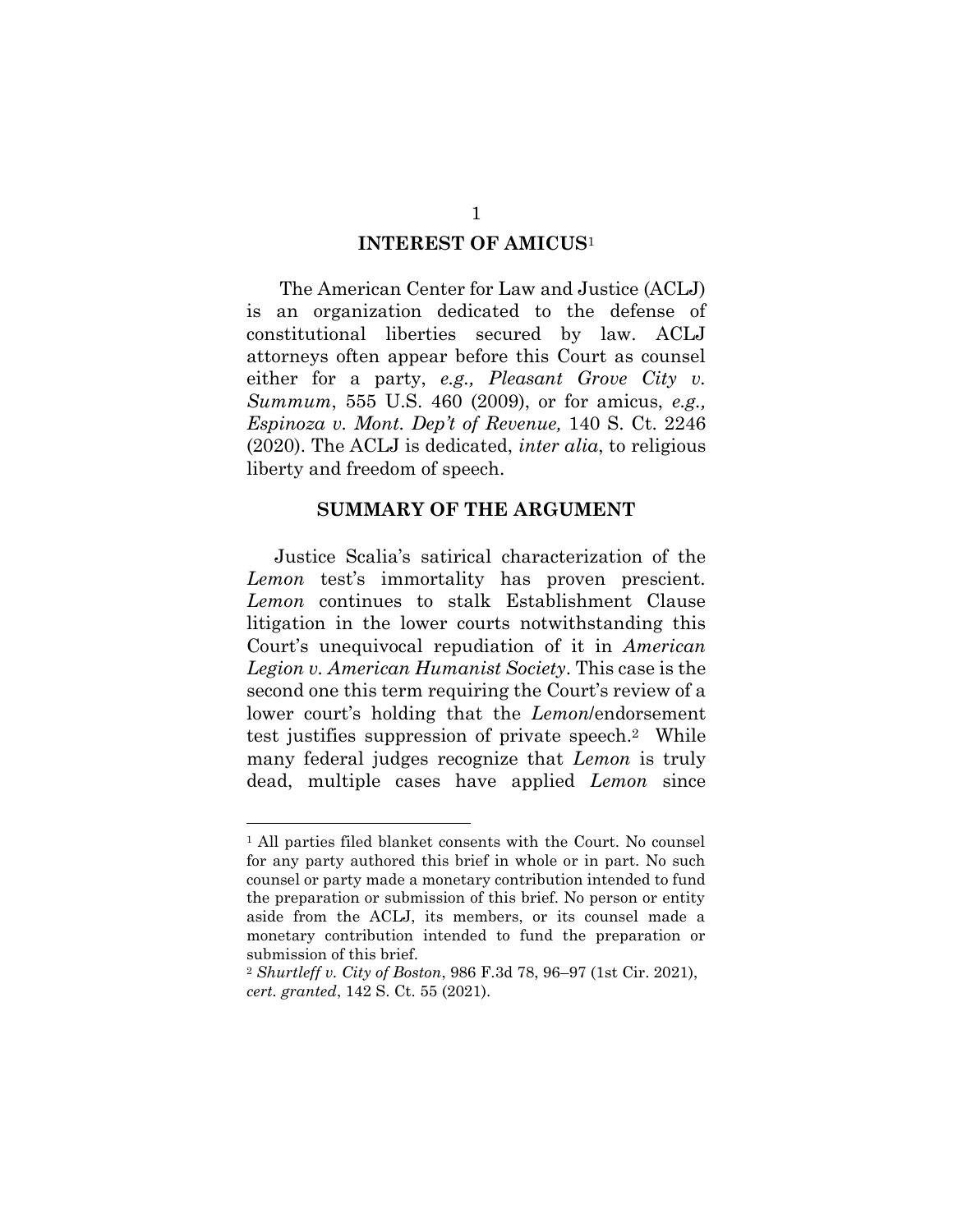*American Legion* was decided. Expressly abandoning *Lemon* was not enough. Overruling *Lemon* is necessary to restore principled adjudication to the lower federal courts' Establishment Clause jurisprudence.

There is no reason to retain *Lemon*, least of all the doctrine of stare decisis. Each stare decisis factor weighs overwhelmingly in favor of overruling *Lemon. Lemon* is a textbook example of a decision that is egregiously wrong, unworkable, superseded by later developments in this Court's precedents, and bereft of reliance interests.

As evidenced by nearly a half century of often scathing criticism from scholars, members of this Court, and lower court judges, *Lemon* is poorly reasoned. Its foundational flaw, of course, is that it is untethered to the original meaning of the Establishment Clause. Devoid of sound doctrinal underpinnings, *Lemon* is elastic and unprincipled. The addition of the anti-historical endorsement inquiry made matters worse because the ever malleable "objective observer" standard promotes wildly inconsistent results.

Because it is unprincipled and elastic, *Lemon* is unworkable. From its inception, it has been incapable of facilitating evenhanded, consistent development of legal principles and therefore undermines the integrity of the judicial process. *Lemon's* unworkability is further manifested by this Court's refusal to apply it in a single case for more than a decade. Instead, the Court's history and tradition test now supersedes *Lemon.* 

The doctrine of stare decisis should not afford refuge to an egregiously wrong decision that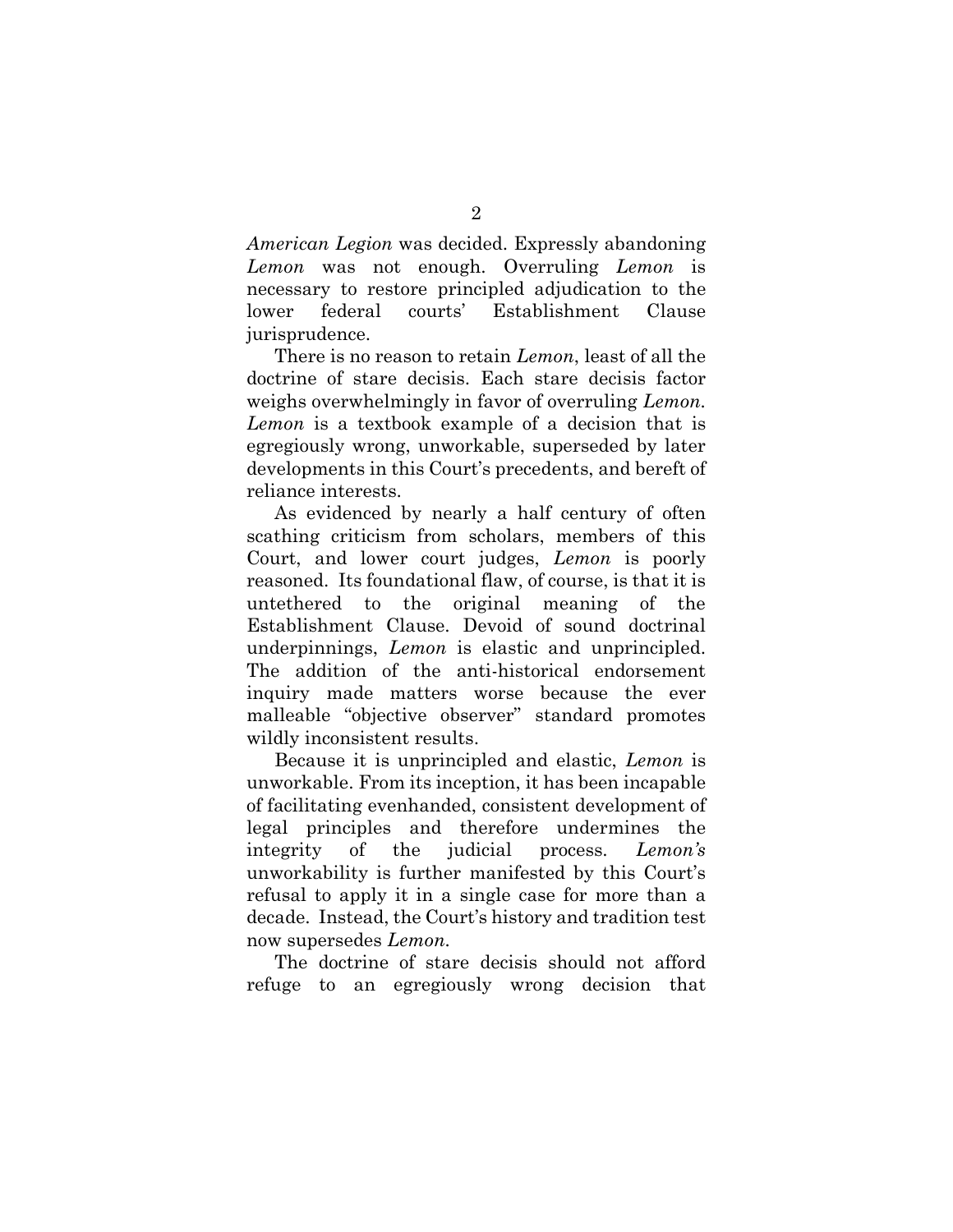frequently has been used, as it was in this case, to abridge First Amendment rights to free speech and free exercise. It is time to overrule *Lemon.*

This Court should also expressly abandon *Santa Fe Independent School District v. Doe,* upon which the Ninth Circuit relied*.* Another case in which mere shadows were mistaken for real threats, *Santa Fe* is as ahistorical as *Lemon*. The original understanding of the Establishment Clause provides no support for *Santa Fe's* premise that religious expression in public schools threatens an establishment of religion. To the contrary, education and religion were inextricably linked at the founding. Similarly, *Santa Fe*'s boundless definition of psychological coercion goes far beyond the original concept of legal coercion that the Establishment Clause was intended to prevent.

*Santa Fe* contributed significantly to the widespread notion that religion in the public schools is dangerous and to be squelched. It should be repudiated.

#### **ARGUMENT**

### <span id="page-16-1"></span><span id="page-16-0"></span>**I. Incoherence in the Lower Courts' Establishment Clause Jurisprudence Will Continue Until** *Lemon* **is Overruled.**

Almost thirty years ago, Justice Scalia remarked on *Lemon's* tendency to rise from the grave and stalk the Court's Establishment Clause jurisprudence.<sup>3</sup>

<sup>3</sup> *Lamb's Chapel v. Center Moriches Union Free Sch. Dist*., 508 U.S. 384, 398 (1993) (Scalia, J., concurring in judgment) ("Like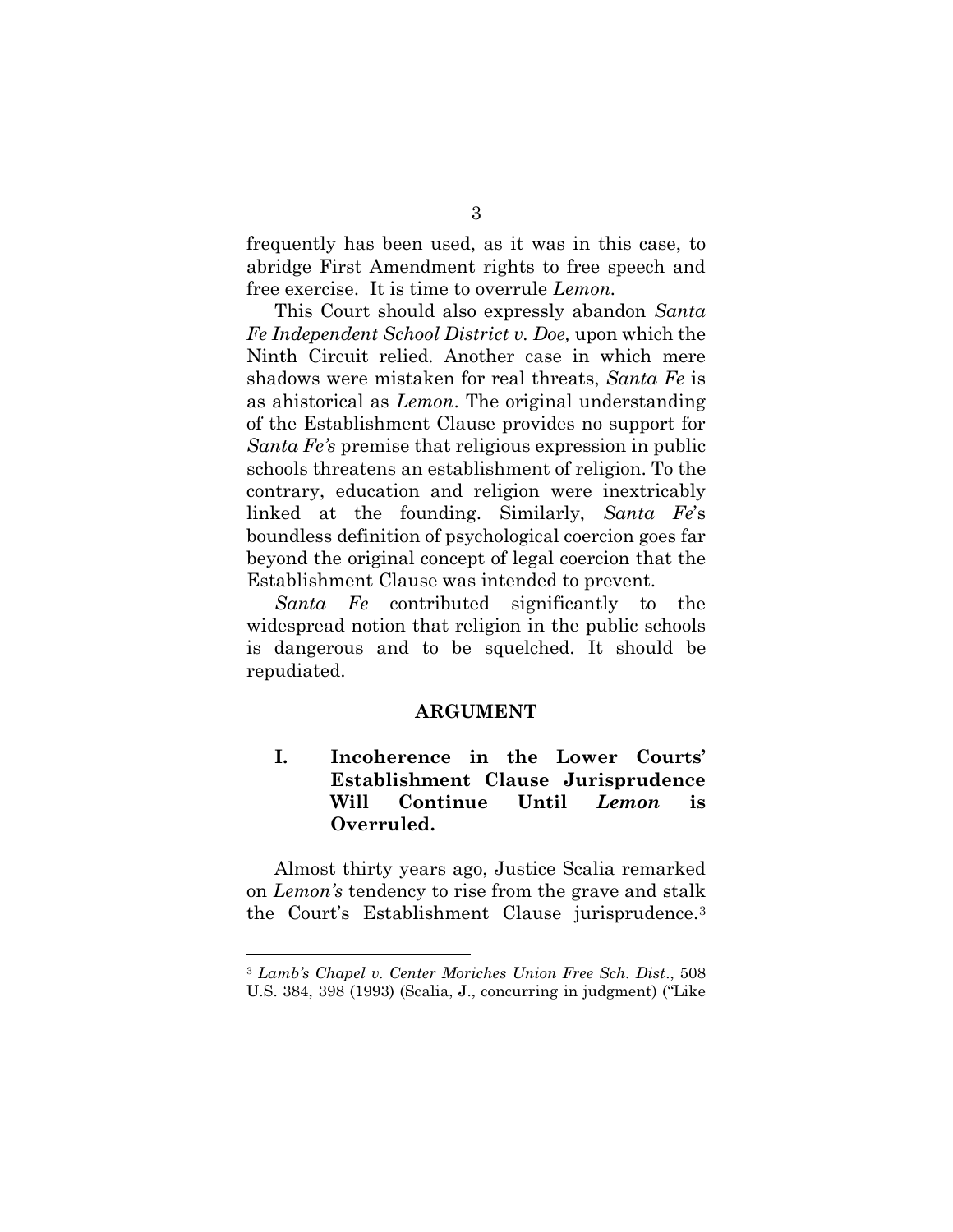Scholars and judges alike thought that *American Legion v. American Humanist Ass'n*, 139 S. Ct. 2067 (2019), finally killed and interred *Lemon*. *See, e.g.*, Michael W. McConnell, *No More (Old) Symbol Cases,*  Cato Sup. Ct. Rev., 2018–2019, at 91, 104, 106 (welcoming *Lemon's* "death" in *American Legion* and stating "I cannot imagine a lower court thinking, after this, that the *Lemon* test is good law"); *s*ee *also Kennedy v. Bremerton School District*, 4 F.4th 910, 945 (9th Cir. 2021) (Nelson, J., joined by Callahan, Bumatay, Vandyke, and Ikuta, JJ., dissenting from denial of rehearing en banc) (noting *Lemon's* death); *Freedom From Religion Found., Inc. v. Mack*, 4 F.4th 306, 315 (5th Cir. 2021) (holding that *Lemon* no longer applies under Supreme Court jurisprudence); *Perrier-Bilbo v. United States*, 954 F.3d 413, 425 (1st Cir. 2020); *Freedom From Religion Found., Inc. v. County of Lehigh*, 933 F.3d 275, 280–81 (3d Cir. 2019).

And yet many lower court judges act as if *Lemon* lives on. *See* Section B *infra*. As did the Ninth Circuit in this case, courts repeatedly resurrect the ghoul, with the predictable result that "mere shadow[s]" are mistaken for "real threat[s]." *Van Orden v. Perry*, 545 U.S. 677, 704 (2005) (Breyer, J., concurring in judgment) (quoting *Sch. Dist. of Abington Twp., Pa. v. Schempp*, 374 U.S. 203, 308 (1963) (Goldberg, J., concurring)).

The clear guidance provided in *American Legion* is

some ghoul in a late-night horror movie that repeatedly sits up in its grave and shuffles abroad, after being repeatedly killed and buried, *Lemon* stalks our Establishment Clause jurisprudence once again, frightening the little children and school attorneys of Center Moriches Union Free School District.").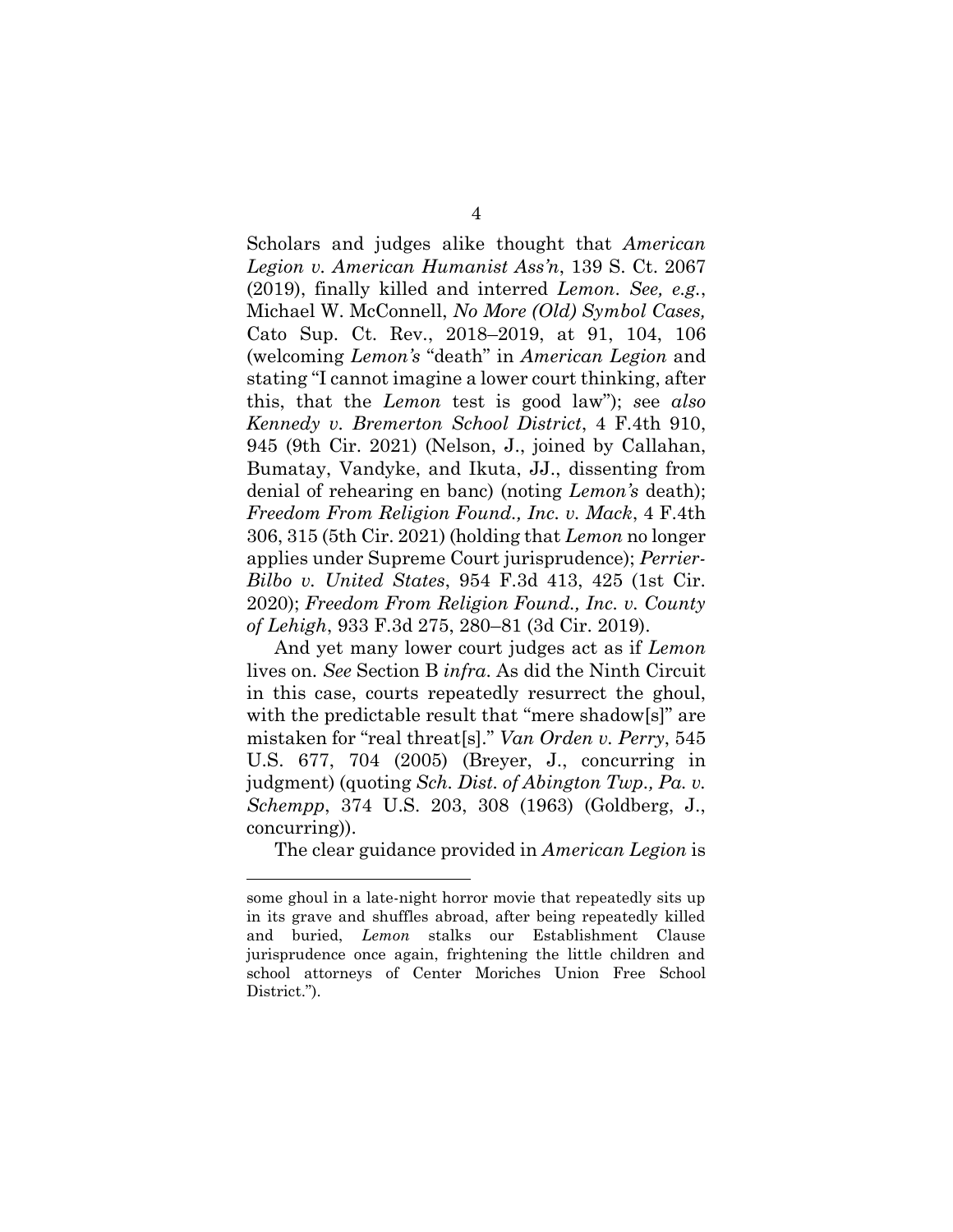evidently not enough. *Lemon* will continue to haunt the lower courts until this Court overrules it.

<span id="page-18-0"></span>A. No plausible reading of *American Legion* supports the notion that *Lemon* is applicable in any context.

Building upon *Town of Greece v. Galloway*, 572 U.S. 565 (2014), *American Legion* instructed lower courts to analyze Establishment Clause issues "look[ing] to history for guidance." 139 S. Ct. at 2087 (plurality opinion). Nothing in the decision suggested that this instruction was limited to the context of that case.

Seven justices in four opinions understood *American Legion* to jettison *Lemon* in favor of the history and tradition test. The plurality opinion noted that *Lemon* (1) could not resolve the "great array of laws and practices that came to the Court," *id.* at 2080; (2) had been "harshly criticized by Members of this Court," "lamented by lower court judges, and questioned by a diverse roster of scholars," *id*. at 2081; and (3) was incompatible with many official acknowledgements of religion's close identification with our history and government, *id*. at 2080–81.

In his concurrence, Justice Kavanaugh reiterated that the Court no longer applies *Lemon* and pointed out that *Lemon* could not explain the Court's Establishment Clause jurisprudence in five separate case categories. *Id.* at 2092 (Kavanaugh, J., concurring).

Justice Gorsuch understood the plurality opinion to have "shelved" *Lemon,* a result he approved because *Lemon* was "a misadventure" that fostered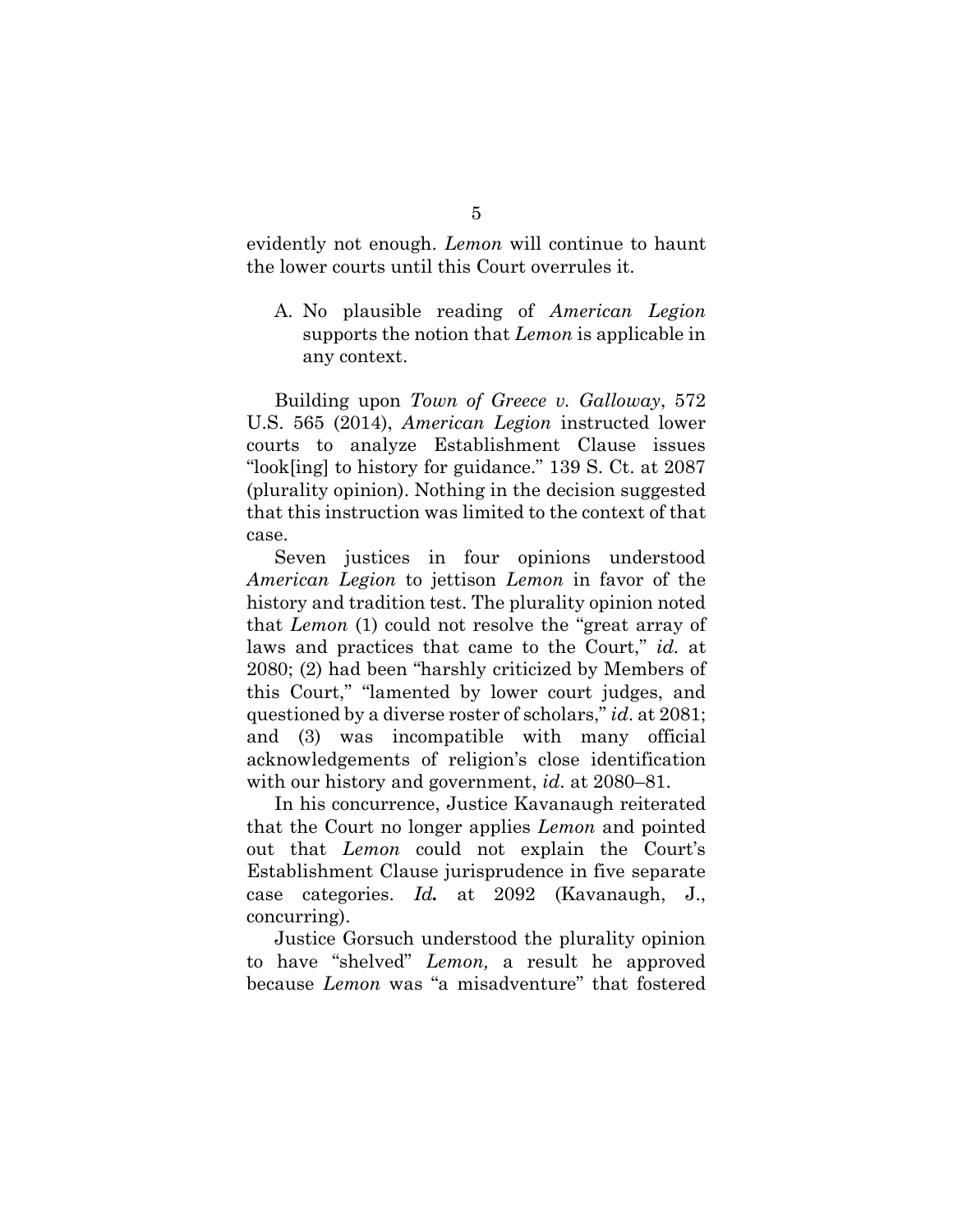"chaos" and enabled the lower courts "'to reach almost any result in almost any case.'" 139 S. Ct. at 2101 (Gorsuch, J., concurring) (quoting Michael W. McConnell, *Religious Freedom at a Crossroads*, 59 U. Chi. L. Rev. 115, 119 (1992)).

Justice Breyer joined the plurality opinion's discussion of *Lemon's* failures but wrote separately with Justice Kagan to conclude that the Bladensburg Cross satisfied the Establishment Clause's purpose of "assuring religious liberty and tolerance for all, avoiding religiously based social conflict, and maintaining that separation of church and state that allows each to flourish in its 'separate spher[e].'" 139 S. Ct. at 2090–91 (Breyer, J., joined by Kagan, J., concurring) (quoting *Van Orden*, 545 U.S. at 698 (Breyer, J. concurring in judgment)).

Perhaps foreseeing *Lemon*'s resurgence in some lower courts, Justices Thomas urged that *Lemon* be overruled because the test has no basis in the Establishment Clause's original meaning and "has 'been manipulated to fit whatever result the Court aimed to achieve.'" *Id.* at 2097 (Thomas, J., concurring in judgment) (quoting *McCreary Cnty. v. ACLU*, 545 U.S. 844, 900 (2005) (Scalia, J., dissenting)).

How any lower court could conclude, as the Ninth Circuit did here, that *Lemon* retained any viability in any context or that this Court had given insufficient guidance about what should replace it is a mystery. Justice Scalia's humorous characterization of *Lemon's* immortality has proven prophetic.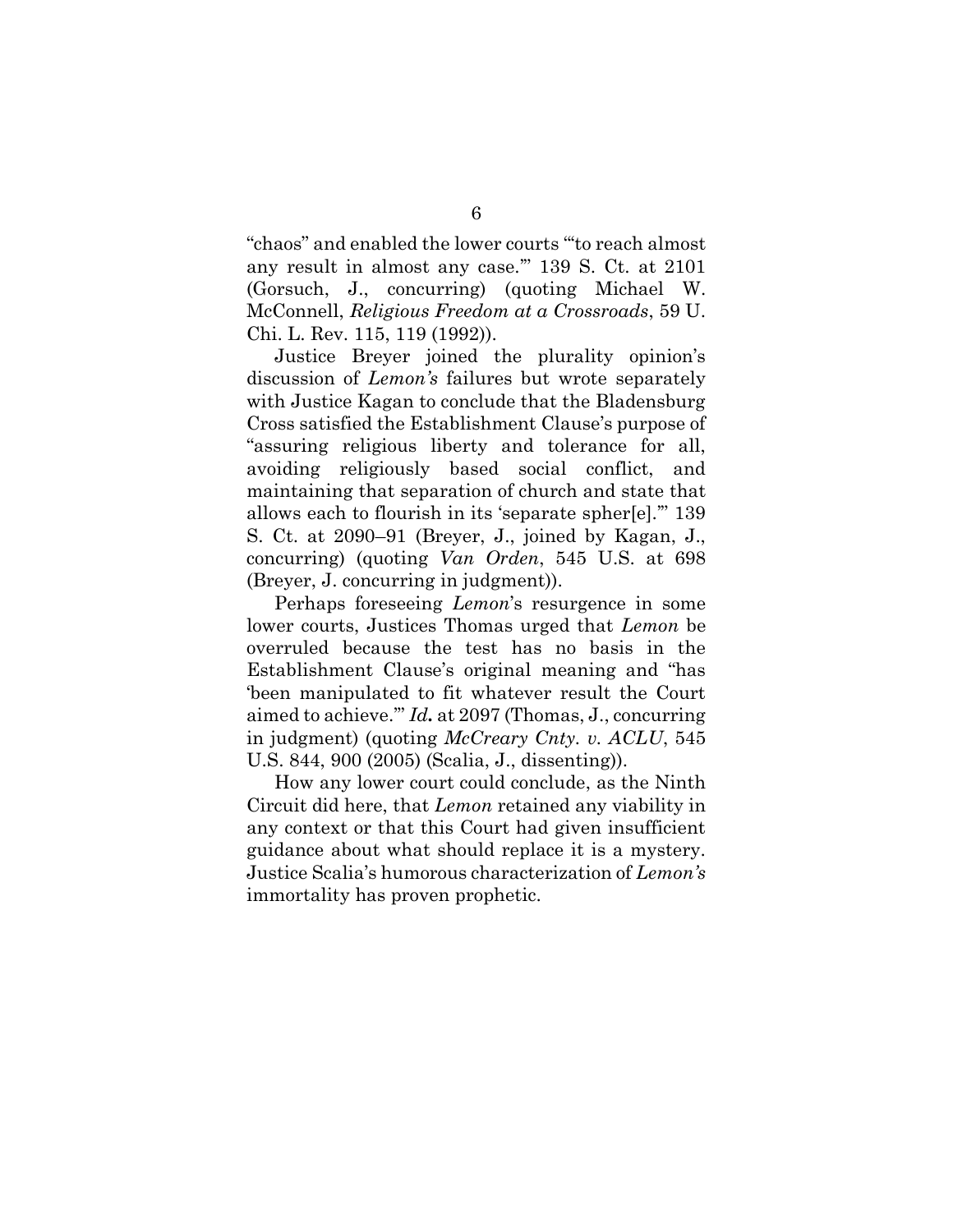#### <span id="page-20-0"></span>B. *Lemon* Must Be Overruled Because the Lower Courts Continually Resurrect It Despite this Court's Clear Repudiation of It.

This case is before the Court because the Ninth Circuit held that the endorsement prong of the *Lemon*  test required Bremerton School District to fire Coach Kennedy for his private prayers. *Kennedy v. Bremerton Sch. Dist.,* 991 F.3d 1004, 1018 (9th Cir. 2021) (holding that "an objective observer could reach *no other conclusion* than that BSD endorsed Kennedy's religious activity by not stopping the practice") (emphasis in original). The Ninth Circuit is regrettably far from alone. Lower courts still apply *Lemon* to a variety of Establishment Clause cases despite *American Legion's* clear repudiation of the test.

**D.C. Circuit**: *In re Navy Chaplaincy*, No. 19-5204, 2020 WL 11568892, at \*3 (D.C. Cir. Nov. 6, 2020), *cert. denied sub nom*. *Chaplaincy of Full Gospel Churches v. Dep't of the Navy*, 142 S. Ct. 312 (2021) (requiring Plaintiffs to allege that a policy violated the *Lemon* test before analyzing the policy under the Establishment Clause).

**First Circuit**: *Shurtleff v. City of Bos*., No. 18-cv-11417-DJC, 2020 WL 555248, at \*5 (D. Mass. Feb. 4, 2020), *aff'd,* 986 F.3d 78 (1st Cir. 2021), *cert. granted*, 142 S. Ct. 55 (2021) (analyzing whether *Lemon* test justified state's discrimination against religious speech in public forum); *Abuhajeb v. Pompeo*, 531 F. Supp. 3d 447, 460 (D. Mass. 2021) (requiring Plaintiffs who bring Establishment Clause claims to allege that the government violated a prong of the *Lemon* test).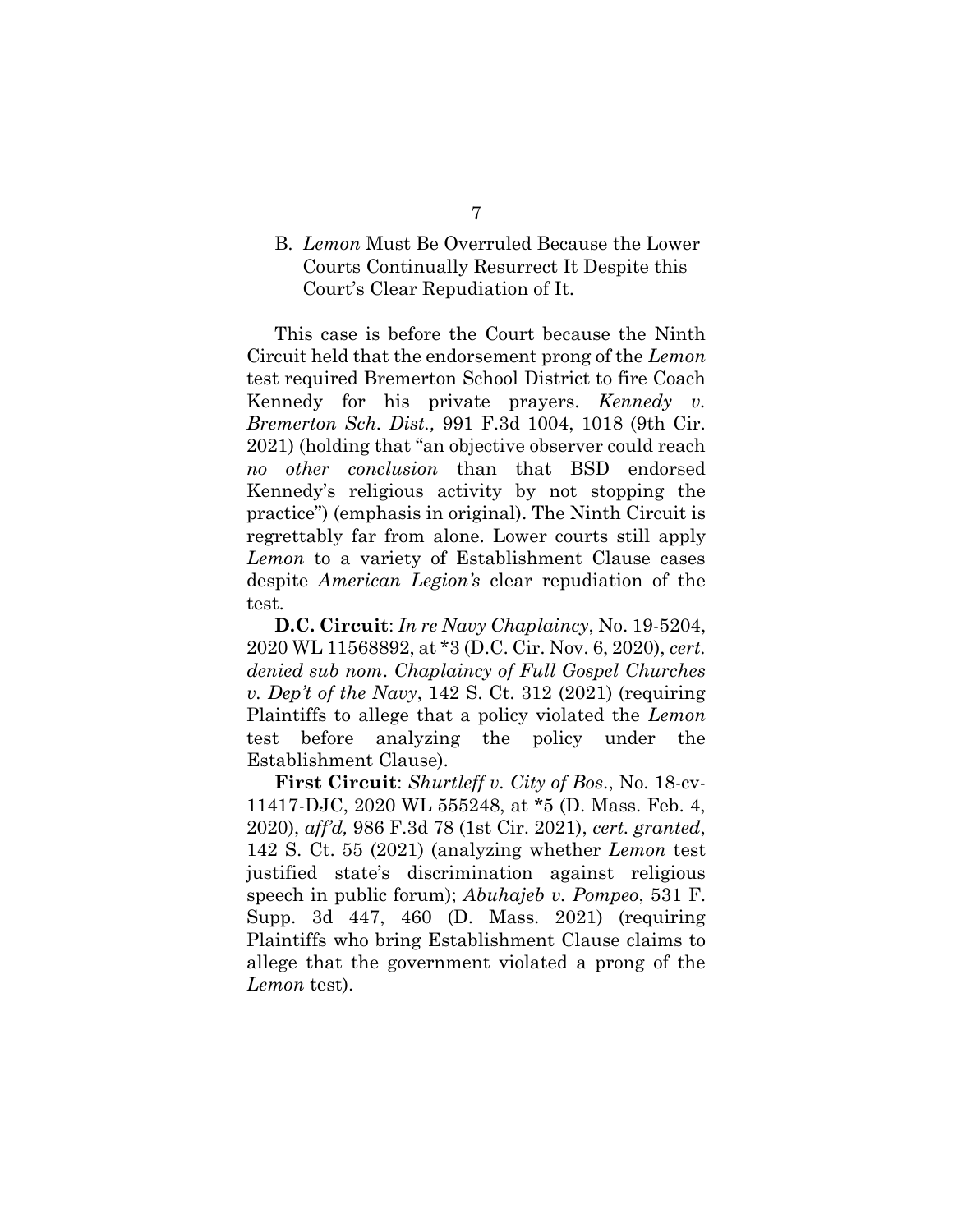**Third Circuit**: *Ctr. for Inquiry, Inc. v. Warren*, No. 3:18-cv-2943-B, 2019 WL 3859310, at \*9–10 (N.D. Tex. Aug. 16, 2019), *vacated*, 845 F. App'x 325 (5th Cir. 2021) (analyzing Texas statute prohibiting solemnization by non-governmental secular individuals under *Lemon*); *Hilsenrath ex rel. C.H. v. Sch. Dist. of Chathams*, 500 F. Supp. 3d 272, 289–90 (D.N.J. 2020) (applying *Lemon* test to public school case).

**Fourth Circuit**: *Coble v. Lake Norman Charter Sch., Inc*., 499 F. Supp. 3d 238, 244 (W.D.N.C. 2020), *appeal dismissed*, No. 20-2206, 2020 WL 9550949 (4th Cir. Nov. 25, 2020) (applying *Lemon*'s second prong but noting that *Lemon* "has been questioned but not overturned"); *Coble v. Lake Norman Charter Sch*. Inc., No. 3:20-cv-00596MOCDSC, 2021 WL 1685969, at \*1, 3–4 (W.D.N.C. Mar. 4, 2021) (applying *Lemon* in a case involving school materials that disparaged Christianity); *Lighthouse Fellowship Church v. Northam*, 458 F. Supp. 3d 418, 432–33 (E.D. Va. 2020) (analyzing COVID-19 restrictions for churches under the *Lemon* test); *Reese v. Jacobs*, No. 3:18-cv-140, 2020 WL 1269786, at \*7–9 (E.D. Va. Mar. 16, 2020) (applying *Lemon* to a prisoner's Establishment Clause claim); *Antietam Battlefield KOA v. Hogan*, 501 F. Supp. 3d 339, 346 (D. Md. 2020) (requiring Plaintiffs who bring Establishment Clause claims to allege that the government violated a prong of the *Lemon* test).

**Fifth Circuit**: *Freedom From Religion Found., Inc. v. Mack*, 540 F. Supp. 3d 707, 716 (S.D. Tex. 2021) (invalidating official's opening prayer ceremony under *Lemon* test).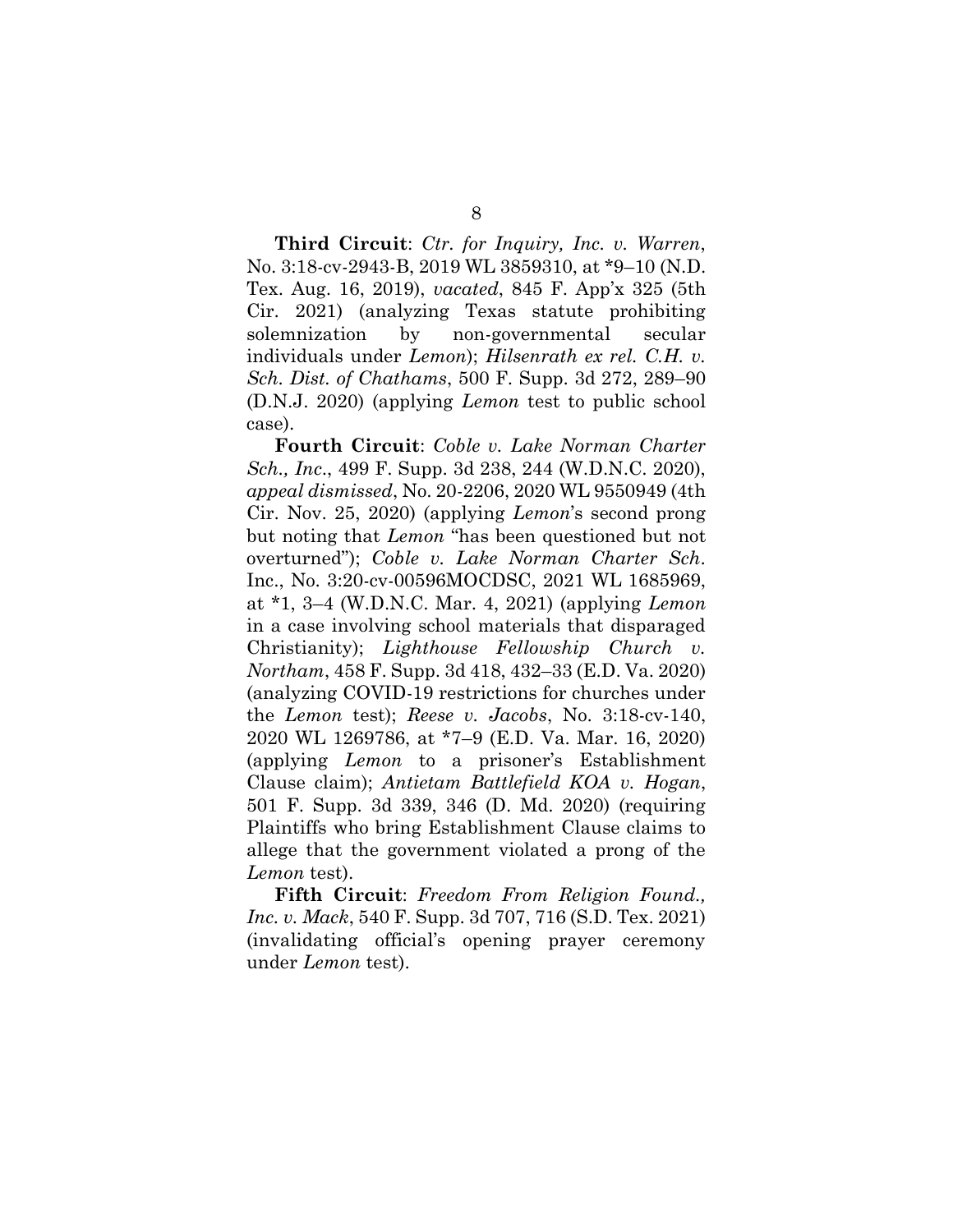**Sixth Circuit**: *InterVarsity Christian Fellowship/USA v. Bd. of Governors*, 534 F. Supp. 3d 785, 830 (E.D. Mich. 2021) (expressing confusion over the appropriate test for Establishment Clause cases); *Danville Christian Acad., Inc. v. Beshear*, 503 F. Supp. 3d 516, 529 (E.D. Ky. 2020) (concluding that the *Lemon* test "is still the proper test for analyzing claims involving the Establishment Clause").

**Seventh Circuit:** The Seventh Circuit understands that *Lemon* no longer applies to religious displays, *see Woodring v. Jackson County*, 986 F.3d 979, 981 (7th Cir. 2021), but continues to apply *Lemon* to other Establishment Clause claims. *E.g. Knudtson v. Cty. of Trempealeau*, 982 F.3d 519, 529 (7th Cir. 2020) (affirming the lower court's application of *Lemon* because the Seventh Circuit "appl[ies] the primary effect test—and the endorsement articulation of that test—through the lens of an objectively reasonable observer"); *St. Augustine Sch. v. Underly*, 21 F.4th 446, 448–49 (7th Cir. 2021), *reh'g denied*, No. 17-2333, 2022 WL 170868 (7th Cir. Jan. 19, 2022) (analyzing transportation benefits under *Lemon* rather than under the equal access principles espoused in *Espinoza v. Mont. Dep't of Revenue*, 140 S. Ct. 2246, 2263 (2020)); *Jones v. West*, No. 2:16-cv-1687-PP, 2020 WL 686119, at \*5 (E.D. Wis. Feb. 11, 2020) (applying *Lemon*); *Elim Romanian Pentecostal Church v. Pritzker*, No. 1:20-cv-2782, 2020 WL 2468194, at \*5 (N.D. Ill. May 13, 2020), *aff'd*, 962 F.3d 341 (7th Cir. 2020), *cert. denied*, 141 S. Ct. 1753 (2021) (reviewing COVID-19 restrictions against churches under the *Lemon* test); *Irish 4 Reprod. Health v. United States Dep't of Health & Hum. Servs.*, 434 F. Supp. 3d 683, 709 (N.D. Ind. 2020)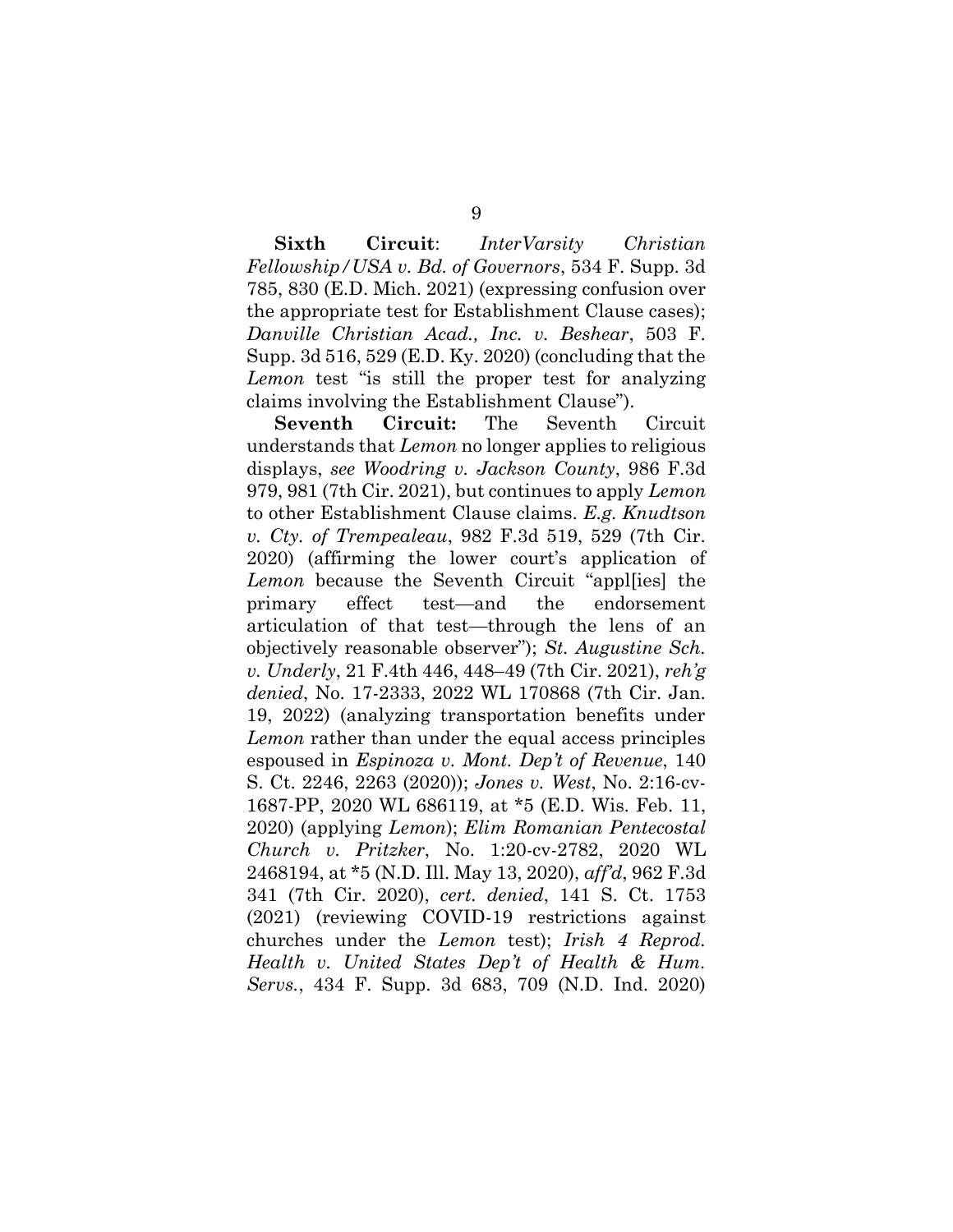(analyzing a motion to dismiss under *Lemon* in a case involving religious exemptions for contraceptive coverage).

**Eighth Circuit**: *Monteer v. ABL Mgmt. Inc*., No. 4:21-cv-756 ACL, 2021 WL 3570301, at \*6 (E.D. Mo. Aug. 12, 2021), *reconsideration denied*, No. 4:21-cv-756 ACL, 2021 WL 3847137 (E.D. Mo. Aug. 27, 2021) ("[I]t appears that the Eighth Circuit employs the *Lemon* test.").

**Tenth Circuit**: *Aguilera v. City of Colorado Springs*, 836 F. App'x 665, 670 & n.7 (10th Cir. 2020), cert. denied, 142 S. Ct. 76 (2021) (holding that "we follow the tripartite test from *Lemon*" because *American Legion's* repudiation of *Lemon* was limited to religious display cases); *Legacy Church, Inc. v. Kunkel*, 455 F. Supp. 3d 1100, 1155 (D.N.M. 2020) (describing the *Lemon* test as the closest thing to a definitive test for the Establishment Clause).

**Eleventh Circuit**: Like the Seventh Circuit, the Eleventh Circuit recognizes that *Lemon* no longer applies to religious displays. *Kondrat'yev v. City of Pensacola*, 949 F.3d 1319, 1321 (11th Cir. 2020); But the Eleventh Circuit continues to apply *Lemon* in other Establishment Clause cases. *See, e.g. Case v. Ivey*, 542 F. Supp. 3d 1245, 1278 (M.D. Ala. 2021) (holding that *Lemon* applies to Establishment Clause challenge to COVID restrictions because it does not involve religious displays); *Smith v. Dunn*, 516 F. Supp. 3d 1310, 1330–31 (M.D. Ala. 2021), *rev'd on other grounds sub nom. Smith v. Comm'r, Alabama Dep't of Corr*., 844 F. App'x 286 (11th Cir. 2021) (applying *Lemon* to a prisoner's Establishment Clause claim).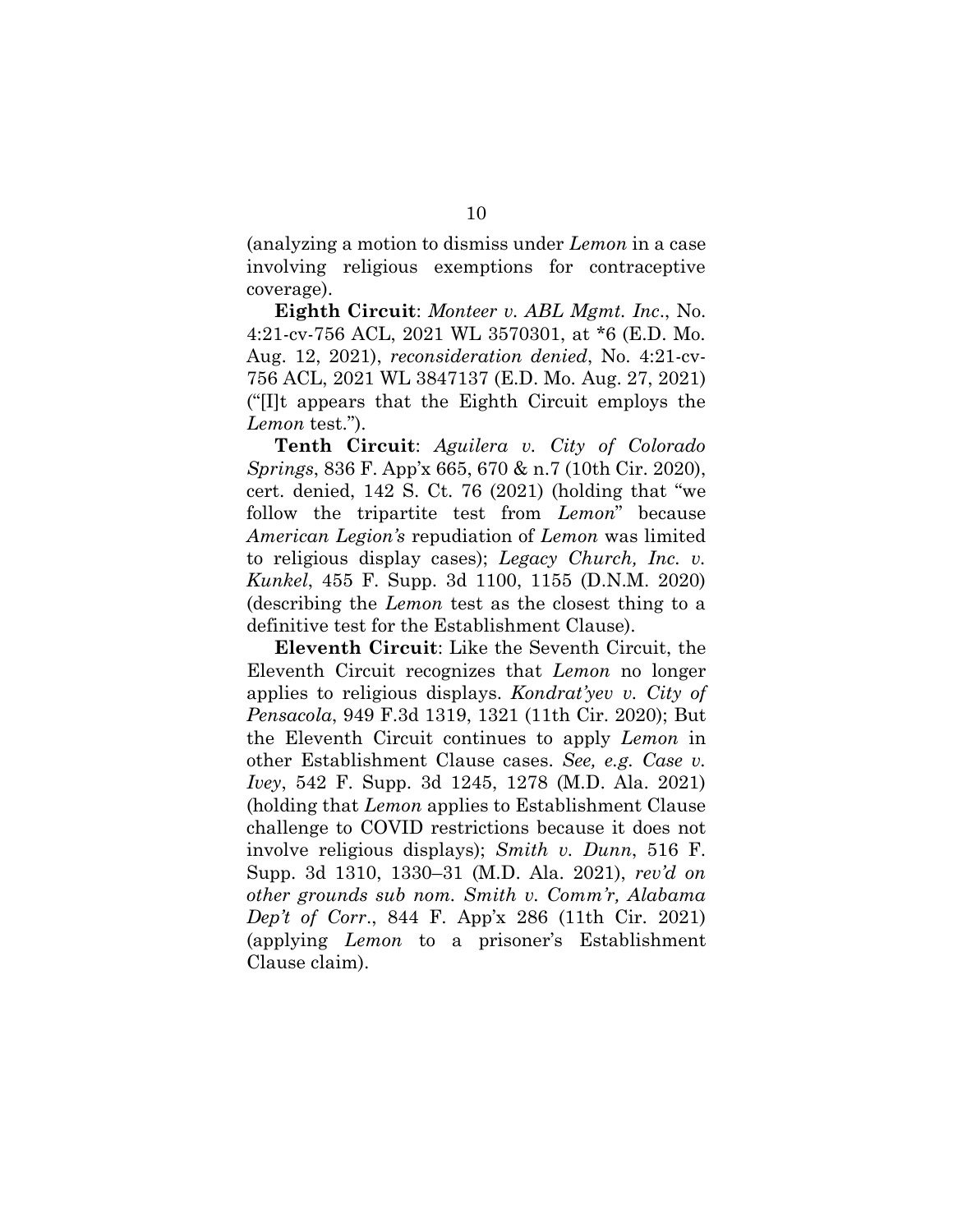*American Legion* mapped the route out of *Lemon*'s Establishment Clause "purgatory."4 Overruling *Lemon* is necessary to induce lower courts to leave. No justification exists for retaining *Lemon,*  least of all the doctrine of stare decisis.

#### <span id="page-24-0"></span>**II. Stare Decisis Does Not Support Retention of** *Lemon***.**

*Lemon* finds no shelter in the doctrine of stare decisis. Stare decisis is "not an inexorable command." *Janus v. AFSCME*, 138 S. Ct. 2448, 2478 (2018). Nor is it "the art of methodically ignoring what everyone knows to be true." *Ramos v. Louisiana*, 140 S. Ct. 1390, 1405 (2020). The doctrine "is at its weakest when [the Court] interprets the Constitution because [its] interpretation can be altered only by constitutional amendment or by overruling our prior decisions." 138 S. Ct. at 2478. Indeed, stare decisis cannot justify exalting erroneous court precedents above the Constitution itself. *See* Amicus Brief of Amer. Ctr. For Law & Justice, *Dobbs v. Jackson Women's Health Org*., No. 19-1392 (U.S. July 29, 2021). The doctrine is further weakened where, as here, an egregiously wrong interpretation of the Establishment Clause is deployed to abridge First Amendment rights to free speech and free exercise. "This Court has not hesitated to overrule decisions offensive to the First Amendment (a fixed star in our constitutional constellation, if there is one)." *Ramos*, 138 S. Ct. at 2478*.*

<sup>4</sup> *ACLU v. Mercer Cnty*., 432 F.3d 624, 636 (6th Cir. 2005).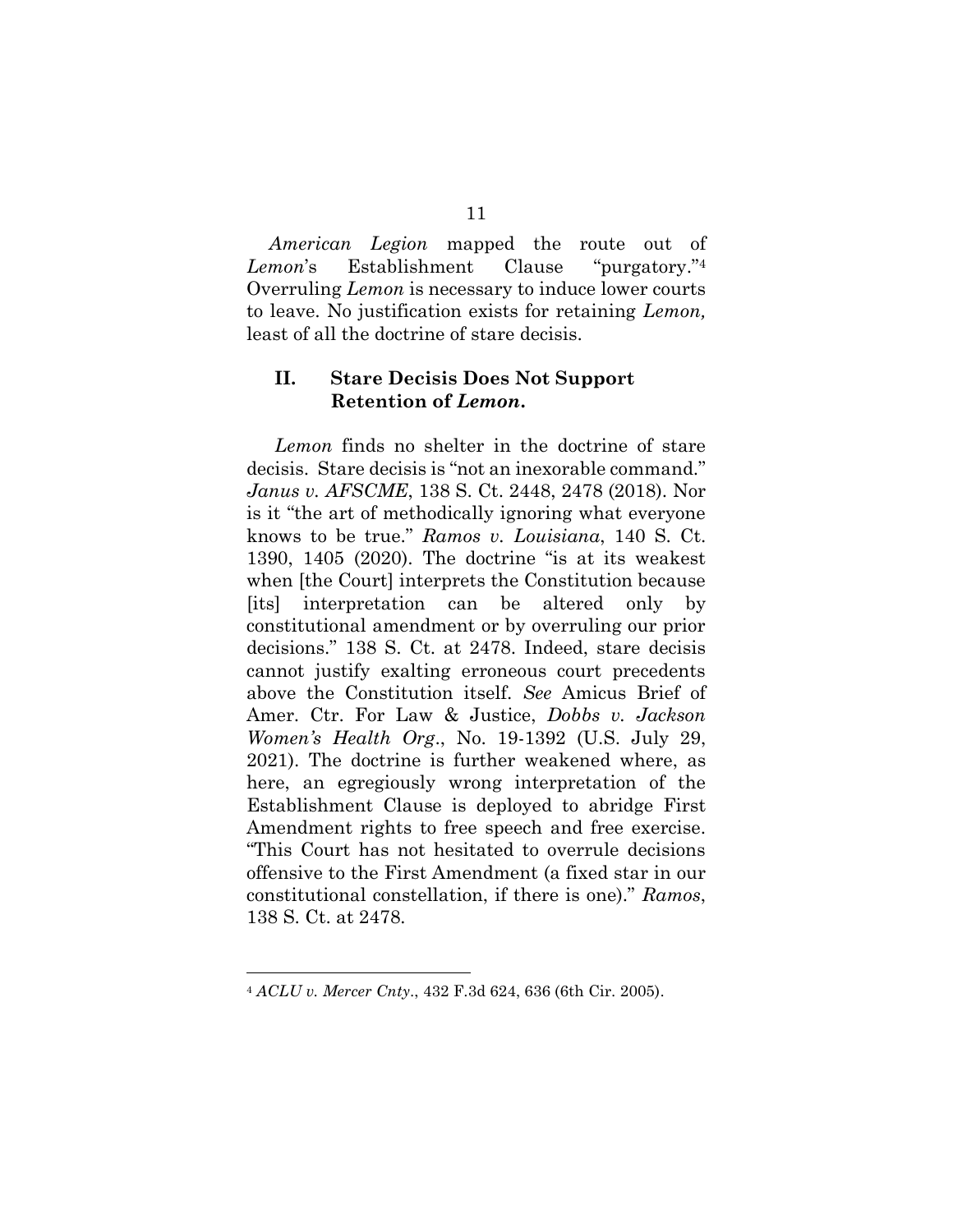12

The factors used to determine whether to retain a precedent weigh overwhelmingly in favor of overruling *Lemon.* The decision is egregiously wrong, unworkable, superseded by later developments in this Court's precedent, and devoid of reliance interests. *Id.* at 2478–79.

#### <span id="page-25-0"></span>A. *Lemon* is Egregiously Wrong and Poorly Reasoned.

Proof of *Lemon*'s poor reasoning is manifest in a half century of criticism from scholars and judges alike. *Lemon*'s weaknesses appeared from its inception. *See, e.g., Roemer v. Maryland Bd. of Public Works,* 426 U.S. 736, 768–69 (1976) *(*White, J., concurring in judgment*)* ("The threefold test of *Lemon* imposes unnecessary, and . . . superfluous tests for determining [an Establishment Clause violation]."). Chief of its many flaws is that *Lemon* has no basis in the original meaning of the Establishment Clause.<sup>5</sup> *See*, *e.g.*, *American Legion*, 139 S. Ct. at 2101 (Thomas, J., joined by Gorsuch, J., concurring); *Espinoza*, 140 S. Ct. at 2263 (Thomas, J., joined by Gorsuch. J., concurring) ("Thus, the modern view, which presumes that States must remain both completely separate from and virtually silent on matters of religion to comply with the Establishment Clause, is fundamentally incorrect. Properly understood, the Establishment Clause does not

<sup>5</sup> The *Lemon* Court essentially threw up its hands on its obligation to determine the original meaning of the Establishment Clause. *Lemon v. Kurtzman*, 403 U.S. 602, 612 (1973) (contending that "the language of the Religion Clauses of the First Amendment is, at best, opaque").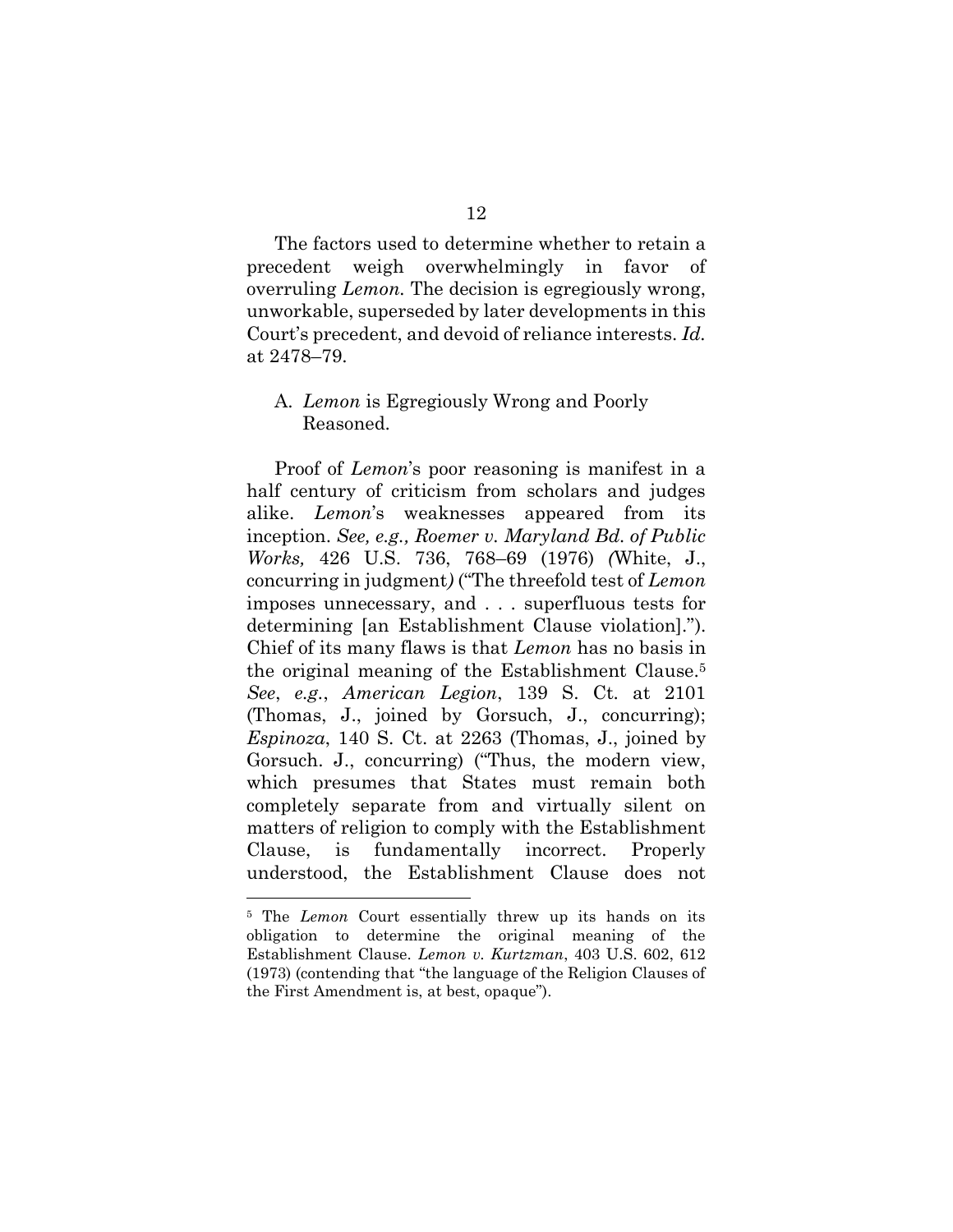prohibit States from favoring religion."); *Town of Greece v. Galloway*, 572 U.S. 565, 604–05 (2014) (Thomas, J., concurring in part and concurring in judgment) (summarizing historical evidence); *Wallace v. Jaffree*, 472 U. S. 38, 89 (1985) (Burger, C.J., dissenting) (Majority's application of *Lemon* reflects a "naive preoccupation with an easy, bright-line approach for addressing constitutional issues" that all but ignores the purpose of "the Establishment Clause itself."); *see also id.* at 110 (Rehnquist, J., dissenting) (The *Lemon* test "has no more grounding in the history of the First Amendment than does the wall theory upon which it rests. The three-part test represents a determined effort to craft a workable rule from a historically faulty doctrine.").

The scholarly consensus is that *Lemon* has no basis in the Establishment Clause's original meaning. <sup>6</sup> Since *American Legion* was decided, a

<sup>6</sup> *See, e.g.,* Donald L. Drakeman, *Church, State, and Original Intent* 260 (2010) (concluding that the Establishment Clause prohibits Congress "from establishing a 'national religion'"); Michael A. Paulsen, *Religion, Equality, and the Constitution: An Equal Protection Approach to Establishment Clause Adjudication*, 61 Notre Dame L. Rev. 311, 317 (1986) (stating that *Lemon* is "both historically unjustified and textually incoherent"); Michael McConnell, *Establishment and Disestablishment at the Founding, Part I*: *Establishment of Religion*, 44 Wm. & Mary L. Rev. 2105, 2131–81 (2003); Michael McConnell, *Coercion: The Lost Element of Establishment*, 27 Wm. & Mary L. Rev. 933, 936–39 (1986); Vincent P. Muñoz, *The Original Meaning of the Establishment Clause and the Impossibility of Its Incorporation*, 8 U. Pa. J. Const. L. 585, 632 (2006).

A comprehensive survey of thirty-seven state constitutions in effect when the Fourteenth Amendment was adopted demonstrated that none of the states would have viewed non-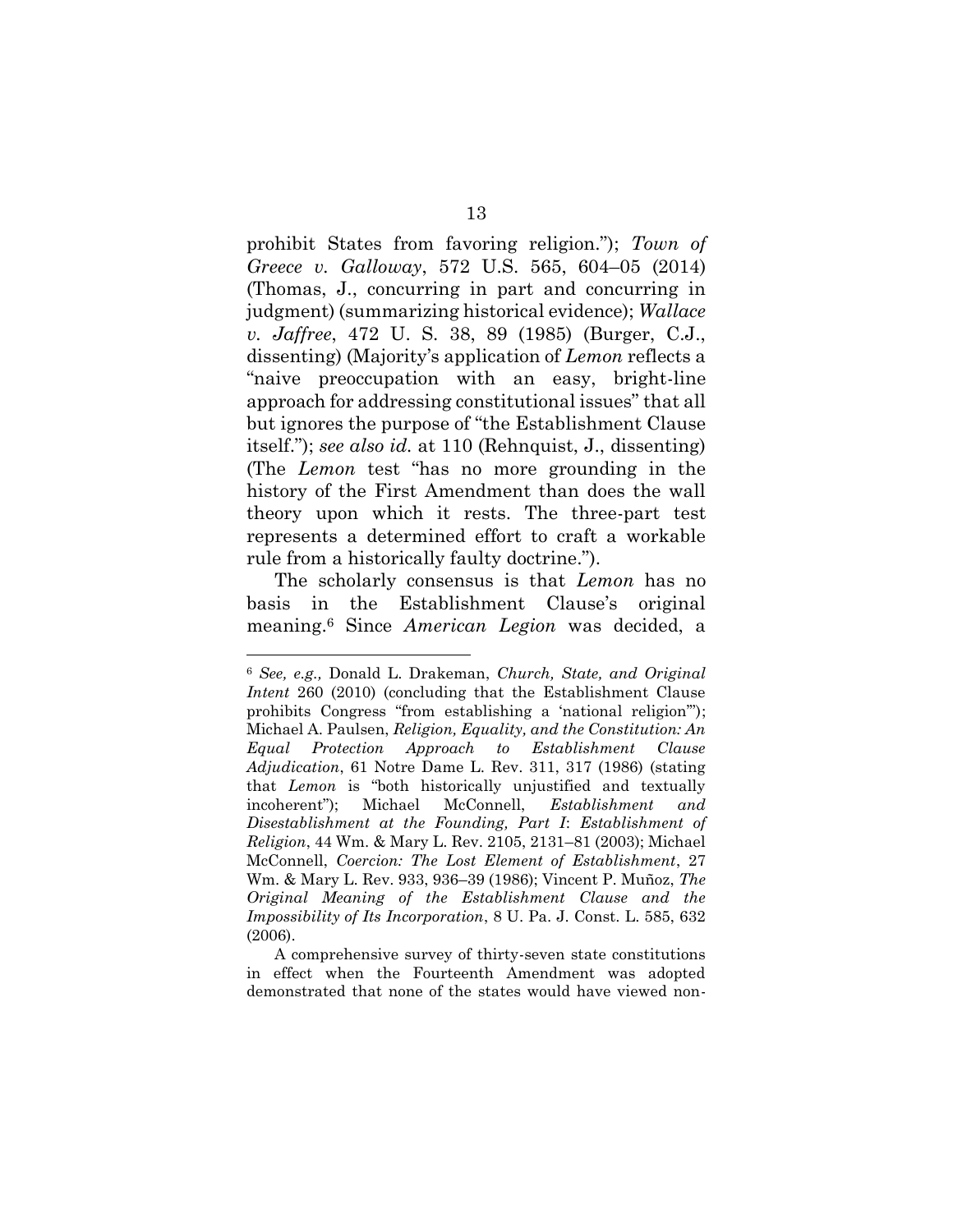corpus linguistics analysis of founding era texts<sup>7</sup> provided additional compelling evidence that *Lemon/*endorsement is irreconcilable with the original meaning of the Establishment Clause. The analysis revealed that the most frequent practices associated with an establishment of religion at the founding were: 1) legal or official designation of a specific church or faith; 2) government coercion of

endorsement as a feature of their constitution's nonestablishment provisions. On the contrary, the state constitutional anti-establishment provisions are replete with endorsement of religion. *See generally* D. Getchel, M. Brady, *How the Constitutions of the Thirty-seven States in Effect when the Fourteenth Amendment Was Adopted Demonstrate that the Governmental Endorsement Test in Establishment Clause Jurisprudence Is Contrary to American History and Tradition*, 17 Tex. Rev. Law & Pol. 125 (2012).

<sup>7</sup> Corpus linguistics analysis is an emerging data-driven method of studying language that uses large collections of texts known as corpora. Professor Stephanie Barclay used the method to assess the ordinary meaning of the Establishment Clause. Stephanie Barclay, *Original Meaning and the Establishment Clause: A Corpus Linguistics Analysis*, 61 Ariz. L. Rev. 505, 529 (2019).

The judiciary is beginning to recognize the value of corpus linguistics analysis. *See, e.g., Carpenter v. United States*, 585 U.S. 1, 7 n.4 (2018) (Thomas, J., dissenting) (stating that "at the founding, "search" did not mean a violation of someone's reasonable expectation of privacy) (citing Corpus of Historical American English, https://corpus.byu.edu/coha; Google Books (American), https://googlebooks.byu.edu/x.asp; Corpus of Founding Era American English, https://lawncl.byu.edu/cofea); *Wilson v. Safelite Grp., Inc*., 930 F.3d 429, 439 (6th Cir. 2019) (Thapar, J., concurring) ("Because the text . . . is clear, we should go no further. And the text is clear, as many tried-and-true tools of interpretation confirm. But so does one more: corpus linguistics. Courts should consider adding this tool to their belts.").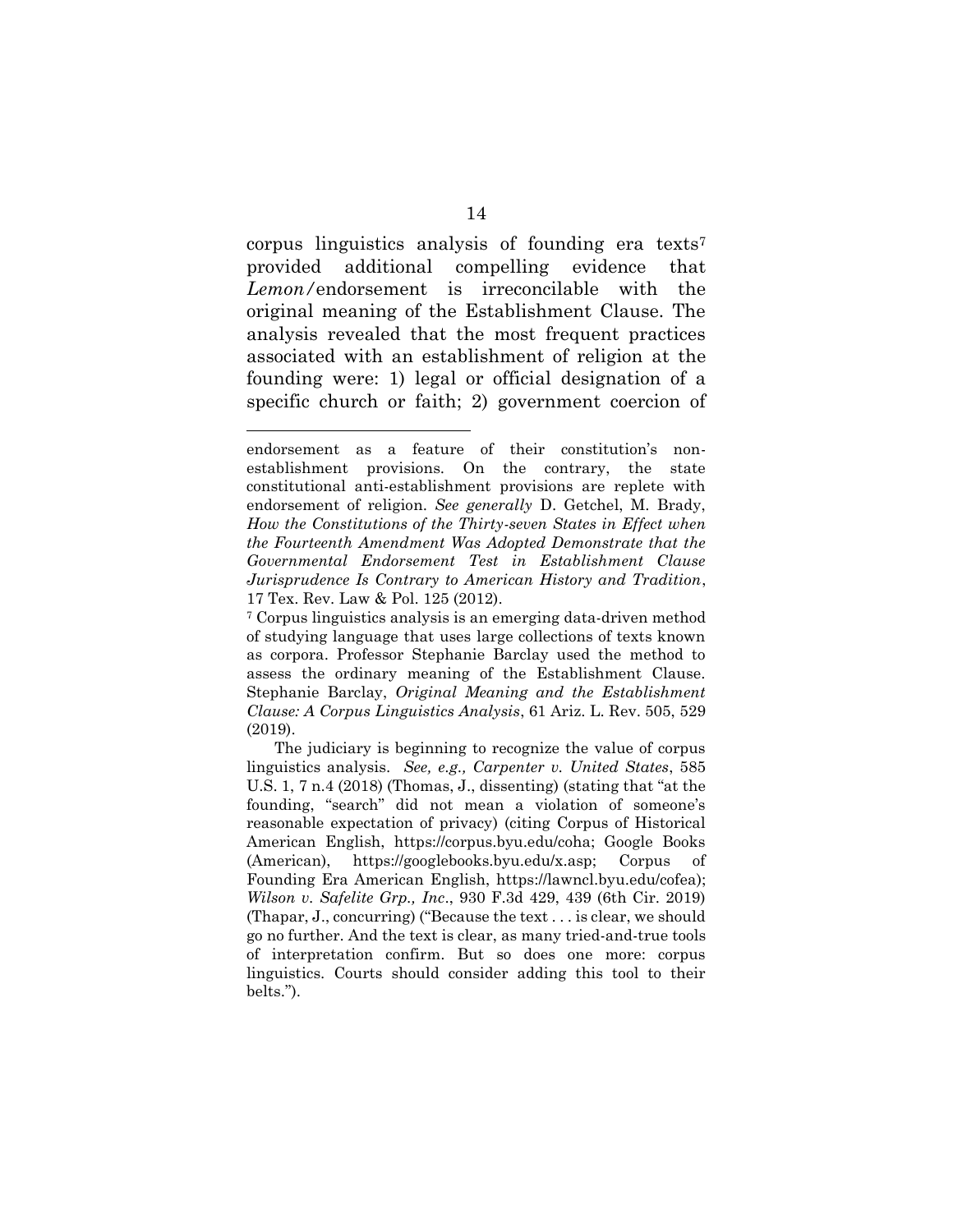individuals enforced by legal penalties or government persecution of dissenters; 3) government interference with affairs of both established churches and nonestablished churches; 4) preferential public support of the established church (particularly in the form of direct taxes levied for the church); and 5) restrictions of civic or political participation to members of the established church. Barclay, *supra*, at 548–51.

By contrast, no version of the word "endorse" ever appeared in proximity to the word "establish." More importantly here, the analysis produced no evidence that prayers or religious practices in public schools (had they existed at the founding) would have been viewed as an establishment. *Id.* at 547, 555.

As might be expected from a test divorced from the Establishment Clause's original meaning, *Lemon* has created "doctrinal chaos" leading to inconsistent and unprincipled results.<sup>8</sup> *Lemon* is "so elastic in its

<sup>8</sup> McConnell*, Crossroads*, *supra*, at 118–20 (highlighting the "doctrinal confusion" and the "inconsistencies within" the *Lemon* test and the way the test has created room for subjectivity and wide discretion on the part of judges); Paulsen, *supra*, at 315 (Court's Establishment Clause jurisprudence is a "schizophrenic pattern of decisions."); William J. Cornelius, *Church and Statethe Mandate of the Establishment Clause: Wall of Separation or Benign Neutrality*?, 16 St. Mary's L.J. 1, 8 (1984) (arguing that "Constitutional law scholars and other observers are virtually unanimous in labeling the Supreme Court's decisions in establishment cases as inconsistent and unprincipled judgments"); Philip B. Kurland, *The Irrelevance of the Constitution: The Religion Clauses of the First Amendment and the Supreme Court*, 24 Vill. L. Rev. 3, 18 (1978) (arguing that the Court's Establishment Clause cases applying *Lemon* to school programs had shown "no sign of consistency").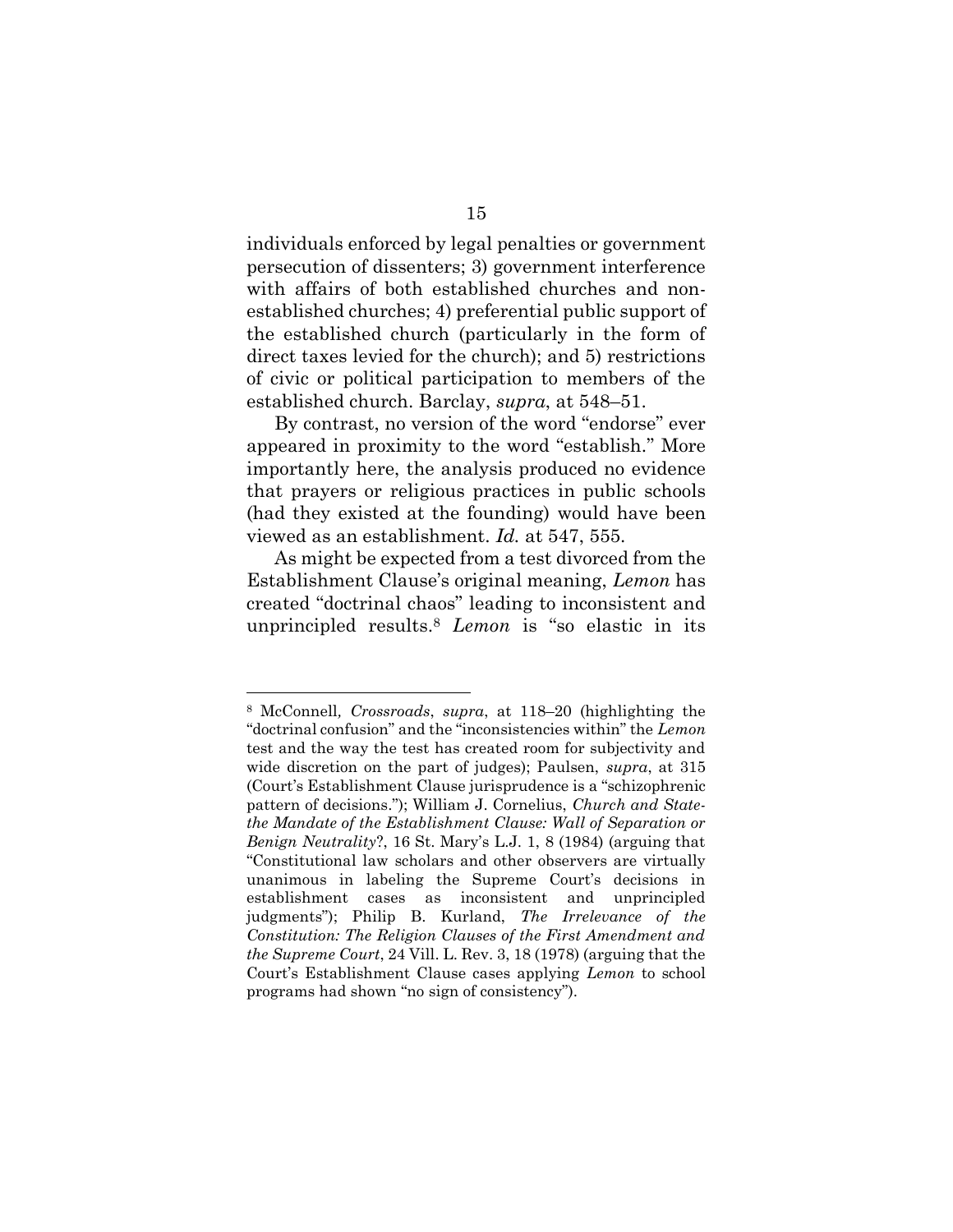application that it means everything and nothing." 9 *McCreary Cnty. v. ACLU*, 545 U.S. 844, 900 (2005) (Scalia, J., dissenting).

The addition of the endorsement inquiry<sup>10</sup> only heightened the doctrinal chaos created by *Lemon* and ensured greater confusion and inconsistency.<sup>11</sup> Several Justices have noted the inconsistency

<sup>9</sup> Douglas Laycock*, A Survey of Religious Liberty in the United States*, 47 Ohio St. L.J. 409, 450 (1986); Thomas R. McCoy Gary, *A Unifying Theory for the Religion Clauses of the First Amendment*, 39 Vand. L. Rev. 249, 252 (1986) (arguing that the *Lemon* test is "flexible and amorphous," and that it seems impossible to reconcile the jurisprudence applying the formula in any coherent fashion); Steven G. Gey*, Religious Coercion and The Establishment Clause*, 1994 U. Ill. L. Rev. 463, 467 (1994) (stating that "the *Lemon* test frequently has resembled a constitutional Rorschach test, reflecting the often contradictory constitutional views of different observers.").

<sup>10</sup> First proposed by Justice O'Connor in *Lynch v. Donnelly*, 465 U.S. 668, 687–89 (1984) (O'Connor, J., concurring), the governmental endorsement test was intended to clarify *Lemon's* three-part test. Without advancing any support from the history of the Establishment Clause itself, Justice O'Connor asserted that "government endorsement or disapproval of religion" is one of "the principles enshrined in the Establishment Clause." *Id.* at 688–89. The endorsement test requires courts to evaluate whether a "reasonable observer," aware of all the relevant facts and their history and context, would view the challenged practice as "a disapproval of his or her religious choices." *County of Allegheny v. ACLU*, 492 U.S. 573, 630–31 (1989) (O'Connor, J., concurring).

<sup>11</sup> Steven Smith, *Symbols, Perceptions, and Doctrinal Illusions: Establishment Neutrality and the "No Endorsement" Test*, 86 Mich. L. Rev. 266, 269 (1987); Jesse Choper, *The Endorsement Test: Its Status and Desirability*, 18 J. L. & Politics 499 (2002) (arguing that the *Lemon* test has been completely replaced by the endorsement test, while also critiquing that test for its subjectivity and its enabling of broad judicial discretion).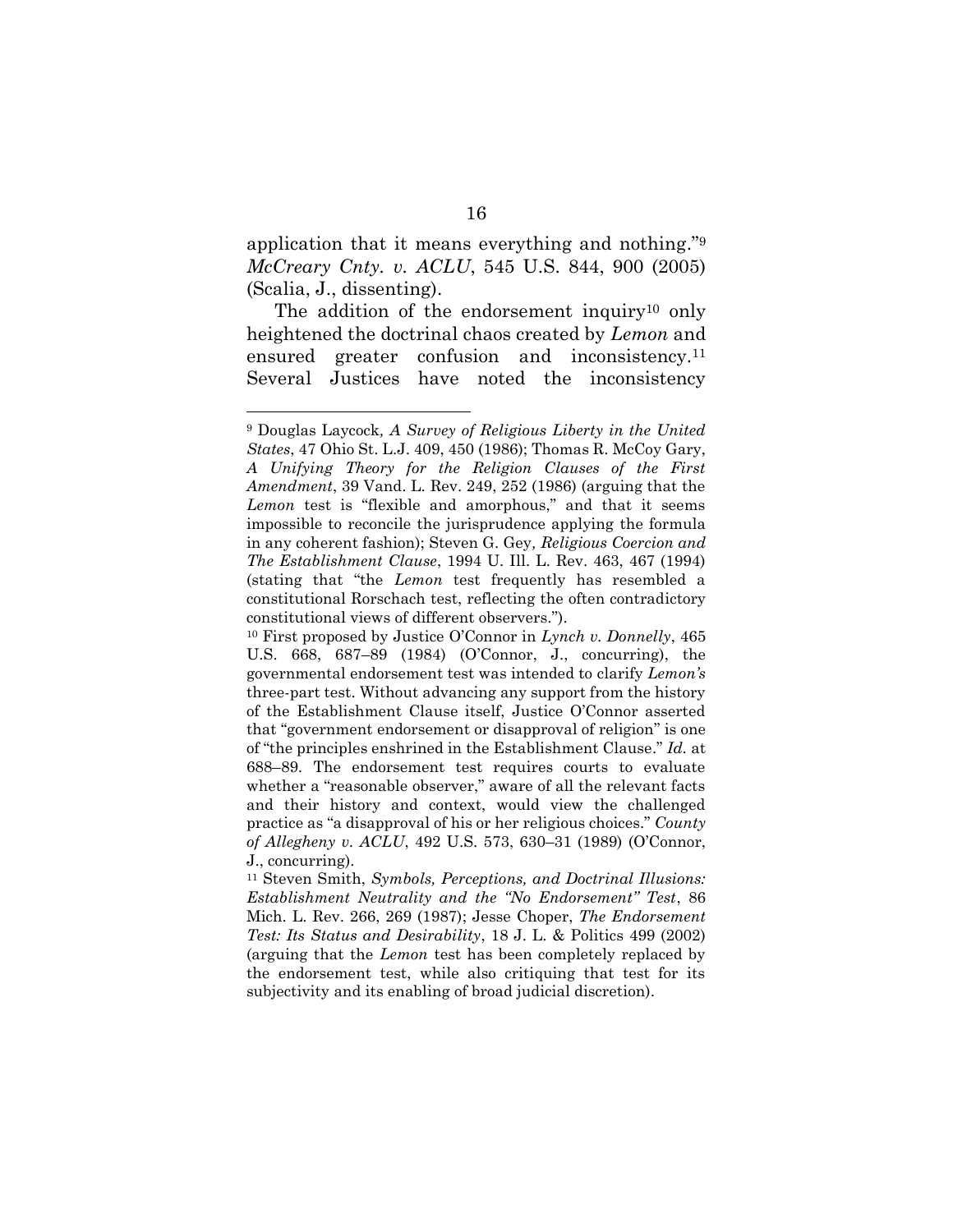between the endorsement test and historic acknowledgments of the nation's religious heritage:

The machinery employed by the [majority and concurring] opinions . . . is no more substantial than the antinomy that accommodation of religion may be required but not permitted, and the bold but unsupportable assertion (given such realities as the text of the Declaration of Independence, the national Thanksgiving Day proclaimed by every President since Lincoln, the inscriptions on our coins, the words of our Pledge of Allegiance, the invocation with which sessions of our Court are opened and, come to think of it, the discriminatory protection of freedom of religion in the Constitution) that government may not "convey a message of endorsement of religion."

*Tex. Monthly, Inc. v. Bullock*, 489 U.S. 1, 29 (1989) (Scalia, J., joined by Kennedy, J., and Rehnquist, C.J., dissenting); *American Legion*, 139 S. Ct. at 2101 (Thomas, J., joined by Gorsuch, J., concurring) (asking "how 'reasonable' must our 'reasonable observer' be, and what exactly qualifies as impermissible 'endorsement' of religion in a country where 'In God We Trust' appears on the coinage, the eye of God appears in its Great Seal, and we celebrate Thanksgiving as a national holiday ('to Whom are thanks being given')?").

Worst of all, the *Lemon* and endorsement tests*,* taken to their logical extremes, threaten to swallow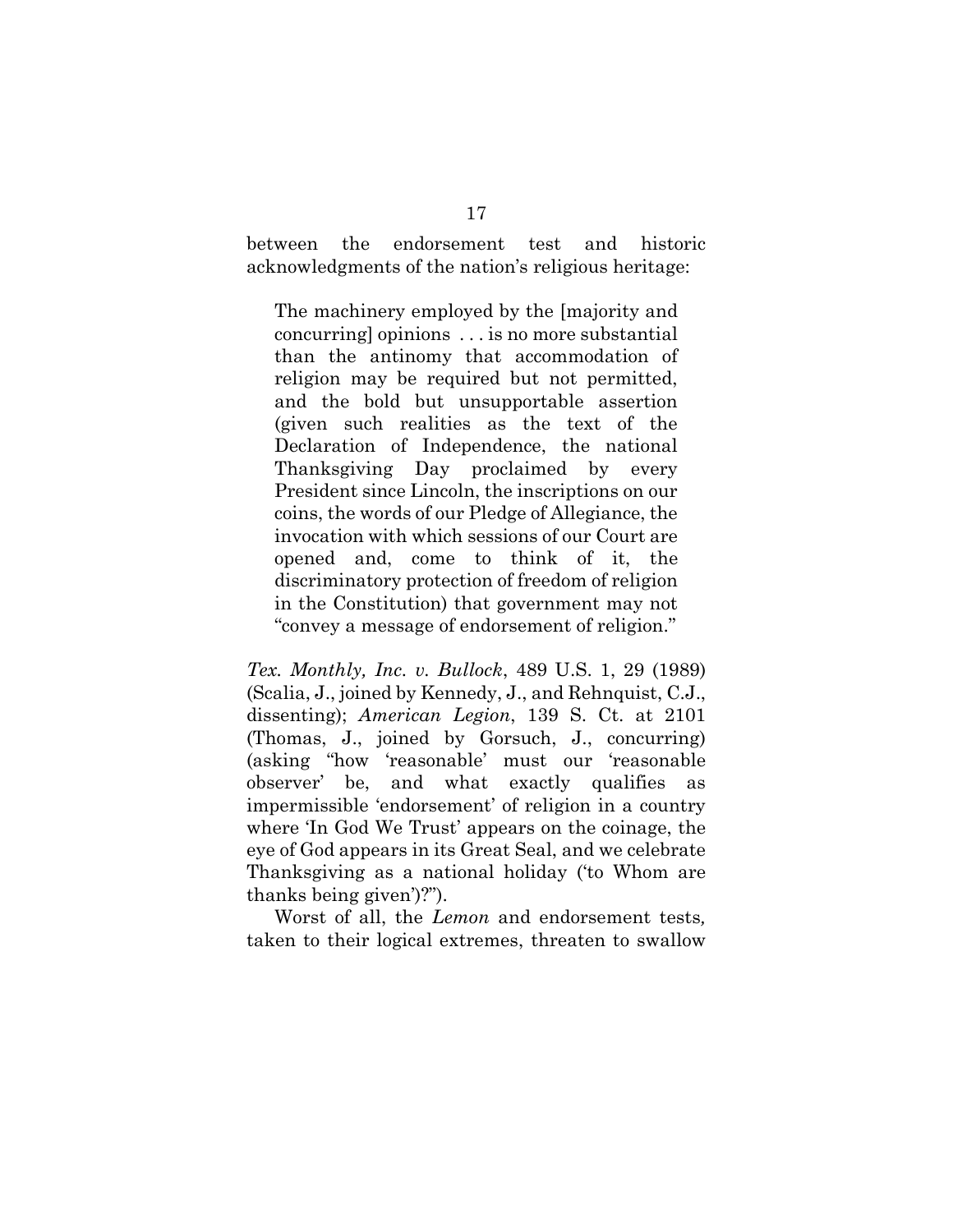the Free Exercise Clause<sup>12</sup> and, as in this case, the Free Speech Clause. Here, the infinitely malleable objective observer purportedly would believe that the school district endorsed Kennedy's private prayers notwithstanding the school district's sustained public opposition to those prayers. *See Kennedy,* 991 F.3d at 1018. When the endorsement test is used to blur the distinction between private speech and government speech, private speech is the inevitable casualty. S*ee, e.g.*, *Corder v. Lewis Palmer Sch. Dist.*, 568 F. Supp. 2d 1237, 1249 (D. Colo. 2008), *aff'd*, 566 F.3d 1219 (10th Cir. 2009) (holding that Establishment Clause justified penalizing student by withholding her diploma until she apologized for religious content in her graduation speech).

<span id="page-31-0"></span>B. *Lemon* Is Unworkable.

Hand in glove with *Lemon's* poor reasoning is its unworkability. *See Montejo v. Louisiana*, 556 U.S. 778, 792 (2009) (noting that a core component of a decision's reasoning is its workability). The workability inquiry asks whether the precedent has "promote[d] the evenhanded, predictable, and consistent development of legal principles, foster[ed] reliance on judicial decisions, and contribute[d] to the actual and perceived integrity of the judicial process." *Id.*

<sup>12</sup> Douglas Laycock, *Towards a General Theory of the Religion Clauses: The Case of Church Labor Relations and the Right to Church Autonomy*, 81 Colum. L. Rev. 1373, 1380–88 (1981) (criticizing *Lemon* as an "important source of confusion" that has led the Establishment Clause to threaten free exercise principles).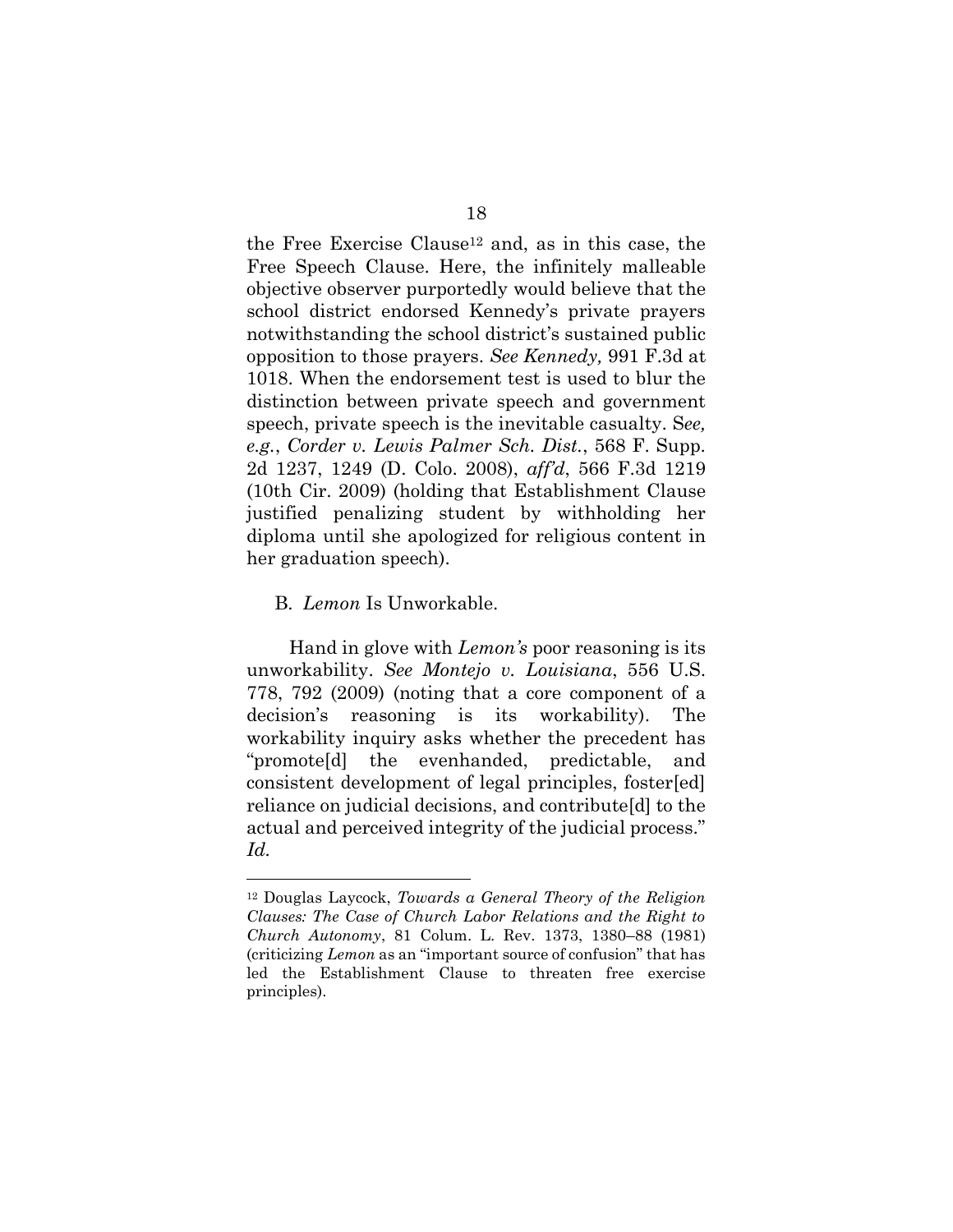*Lemon* has done none of these things. The *Lemon*/endorsement tests undermine "evenhanded, predictable, and consistent development of legal principles" and the integrity of the judicial process. *Lemon* has resulted in a "strange Establishment Clause geometry of crooked lines and wavering shapes." *Lamb's Chapel v. Center Moriches Union Free Sch. Dist.*, 508 U.S. at 399 (Scalia, J., concurring); *County of Allegheny*, 492 U.S. at 669 (1989) (Kennedy, J., concurring in judgment in part and dissenting in part) ("The endorsement test is flawed in its fundamentals and unworkable in practice" because it would consistently produce results contrary to history and precedent.); *Utah Highway Patrol Ass'n v. Am. Atheists, Inc.*, 565 U.S. 994 (2011) (Thomas, J., dissenting from denial of certiorari) (*Lemon*/endorsement "are so utterly indeterminate that they permit different courts to reach inconsistent results."). If anything, the *Lemon* test exceeds the unworkability of the *Abood* test struck down in *Janus*. *See Janus*, 138 S. Ct. at 2481 (emphasizing that the line *Abood* created "between chargeable and nonchargeable union expenditures has proved to be impossible to draw with precision").

The depiction of a cross in a city seal is unconstitutional—except when it's not. *Compare Harris v. Zion*, 927 F.2d 1401 (7th Cir. 1991) (applying *Lemon*/endorsement to strike down a city seal bearing a depiction of a cross), *with Murray v. Austin*, 947 F.2d 147 (5th Cir. 1991) (applying *Lemon*/endorsement to uphold a city seal bearing a depiction of a cross).

Religious content in a high school student's graduation speech is unconstitutional—except when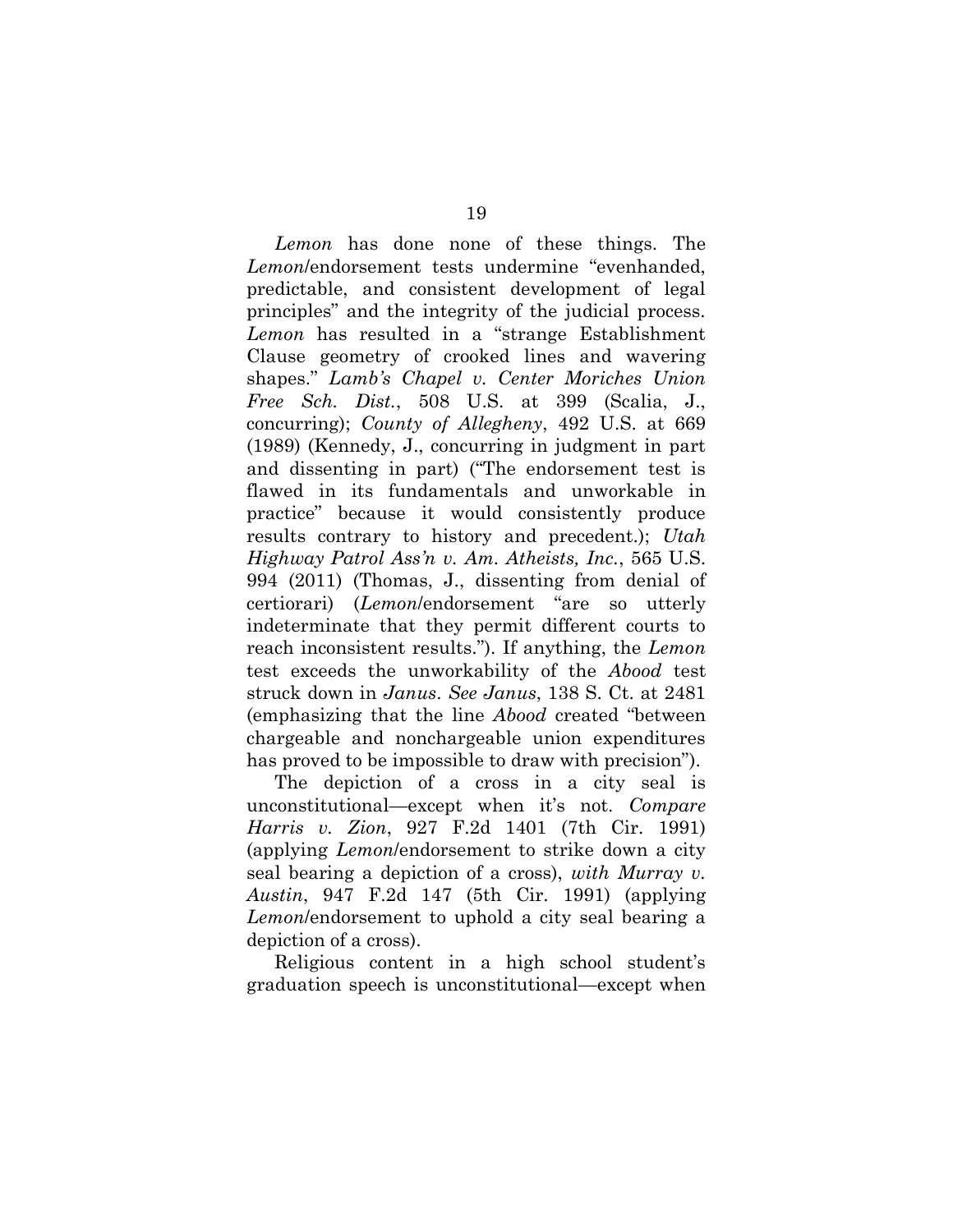it's not. *Compare Adler v. Duval County Sch. Bd.,* 250 F.3d 1330 (11th Cir. 2001) (holding that school policy permitting graduating student, elected by her class, to deliver an unrestricted message of her choice at the graduation ceremony did not violate the Establishment Clause) *with Cole v. Oroville Union High Sch. Dist.*, 228 F.3d 1092 (9th Cir. 2000) (holding that permitting a student's graduation speech with "sectarian" content would violate the Establishment Clause).

The best evidence of *Lemon*'s unworkability is that this Court has either "expressly declined to apply the test or has simply ignored it" in all Establishment Clause cases since 2005. *American Legion*, 139 S. Ct. at 2080. *Lemon* was of no use in resolving Establishment Clause cases "involving a great array of laws and practices." *Id.* at 2082.

In sum, *Lemon*'s validity is far past being "hotly contested." *Lemon* has been incapable of "functioning as a basis for decision" for nearly two decades. *See Citizens United v. FEC*, 558 U.S. 310, 379 (2010) (Roberts, C.J., concurring). Like a food item knowingly avoided for too long in the refrigerator, *Lemon* should be tossed out.

#### <span id="page-33-0"></span>C. Subsequent Legal Developments Have Undermined *Lemon*.

If ever a case was undermined by subsequent legal developments, it is *Lemon*. *Lemon* cannot explain five categories of Establishment Clause cases. *American Legion,* 139 S. Ct. at 2092 (Kavanaugh, J., concurring). Instead, principles other than *Lemon* determined the outcome in each case. *See id.*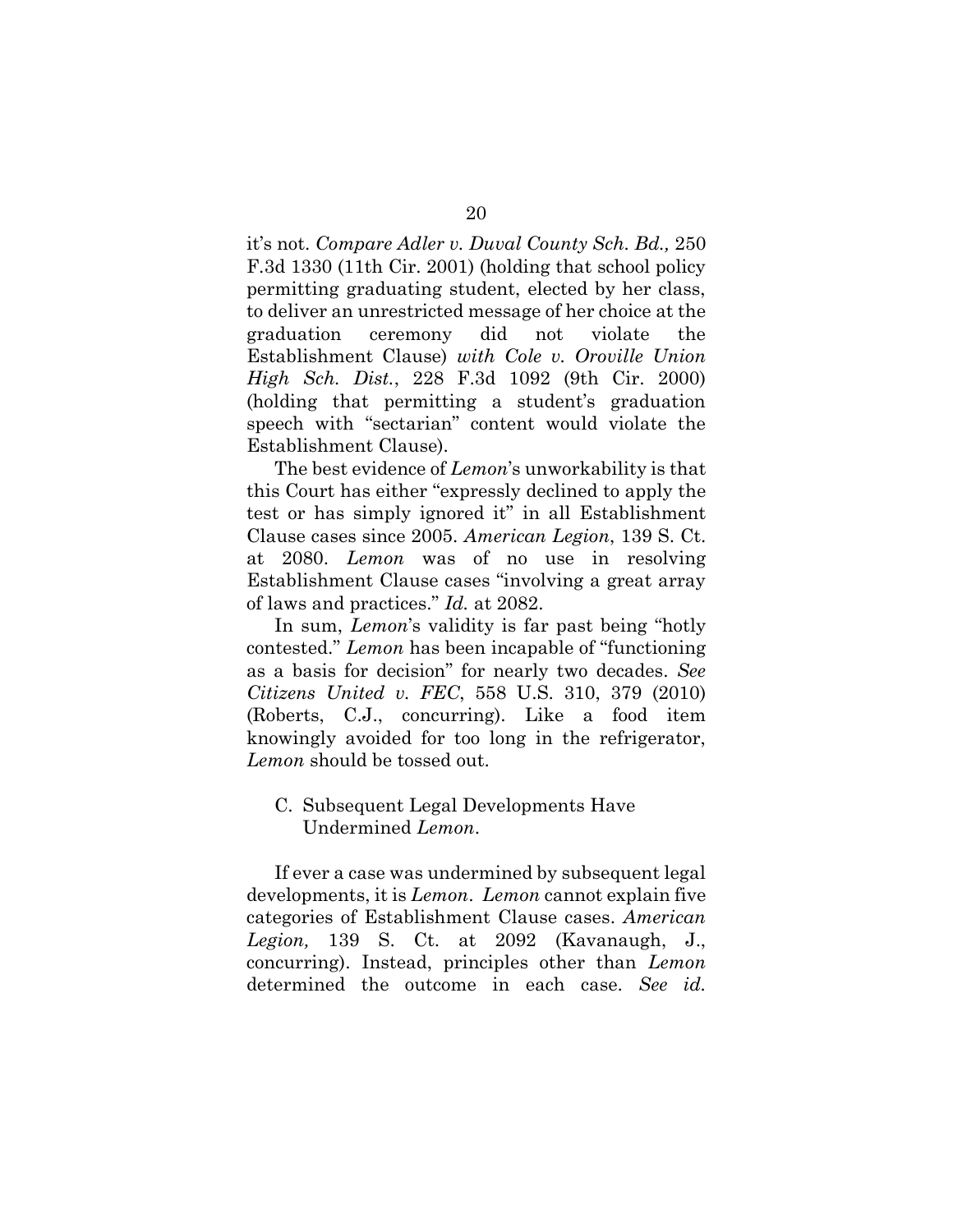(distilling from the Court's precedents the "overarching principles" of history and tradition, equal treatment of the religious with the secular, legislatively created religious exemptions, and absence of governmental coercion). Those principles undermined *Lemon's* core premise that the Establishment Clause required the government to maintain strict neutrality between the religious and the secular.

*Town of Greece v. Galloway*, 572 U.S. 565, 576 (2014), made explicit what many of the Court's precedents had suggested for years. "The Establishment Clause must be interpreted by reference to historical practices and understandings." *American Legion* applied *Town of Greece*'s history and tradition test to religious displays but also removed all remaining doubt that *Lemon* is a dead letter in all Establishment Clause contexts.

#### <span id="page-34-0"></span>D. No Reliance Interests Justify Retention of *Lemon*.

While reliance interests may be important in determining whether to overrule a case, *Payne v. Tennessee*, 501 U.S. 808, 828 (1991), no such interests exist here. Overruling *Lemon* will occasion no "prospective economic, regulatory, or social disruption." *Ramos*, 140 S. Ct. at 1406; *Payne*, 501 U.S. at 828 (stating that "[c]onsiderations in favor of stare decisis are at their acme in cases involving property and contract rights"). The only economic interests at stake in the Establishment Clause context are those of legal advocacy groups devoted to "a relentless extirpation of all contact between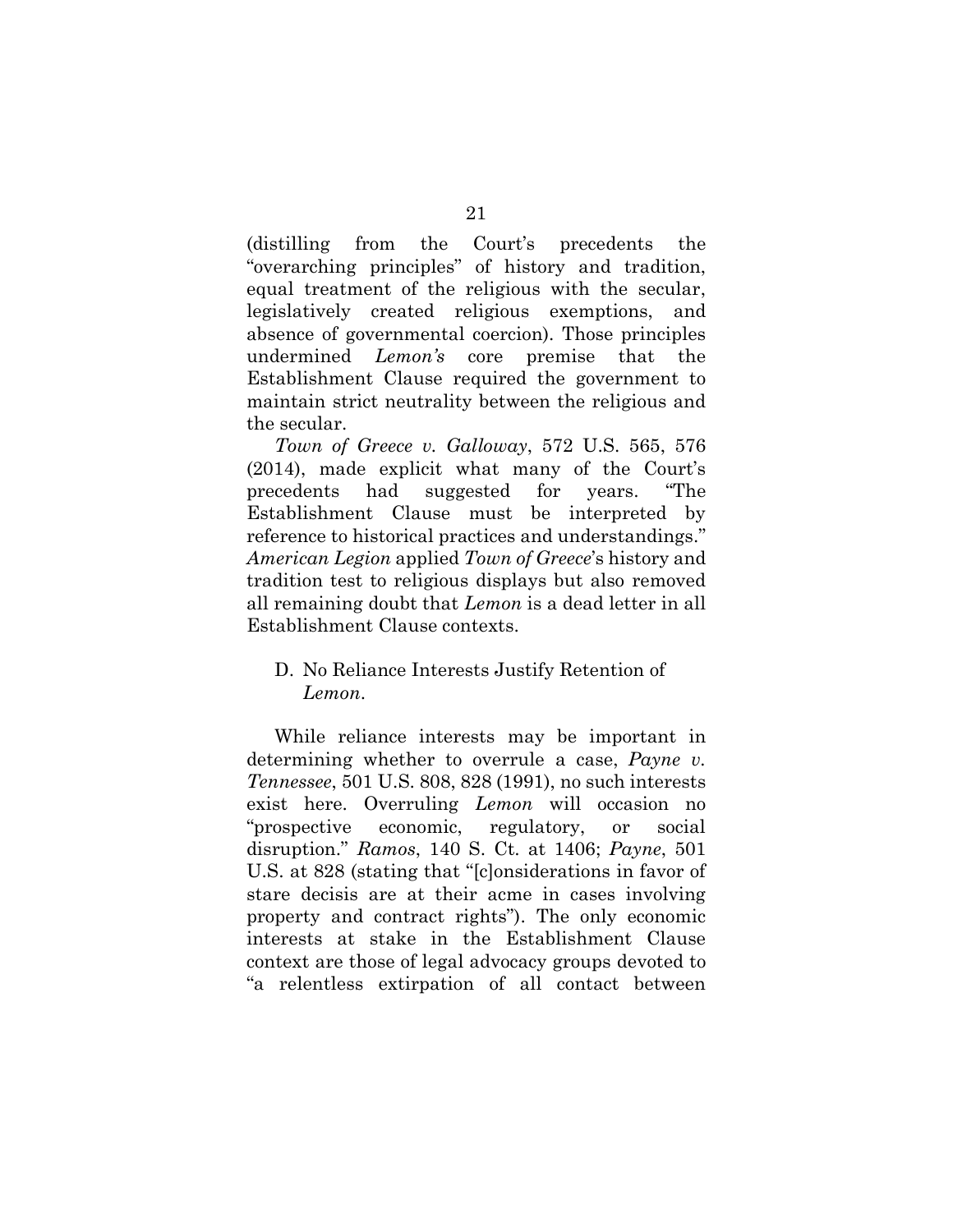government and religion." *County of Allegheny*, 492 U.S. at 657 (Kennedy, J., concurring).

More significantly, even if there were parties with a credible reliance claim, it is weakened when a precedent provides "no longer a clear or easily applicable standard." *South Dakota v. Wayfair, Inc*., 138 S. Ct. 2080, 2086 (2018). As the lower courts have long lamented, *Lemon* created a "judicial morass" devoid of clear or easily applicable standards. *See, e.g.*, *Green v. Haskell Cty. Bd. of Comm'rs*, 574 F.3d 1235, n.1 (10th Cir. 2010) (Kelly, J., dissenting from denial of rehearing en banc) (doubting "whether *Lemon* and progeny actually create discernable tests, rather than a mere ad hoc patchwork").

As was true about *Abood* in *Janus,* anyone who claims reliance on *Lemon* has "been on notice for years regarding this Court's misgivings." *Janus*, 138 S. Ct. at 2484 (citing majority and concurring opinions calling *Abood* into doubt).

The most important reliance interest is always "the reliance interests of the American people" in preserving constitutional liberties. *Ramos*, 140 S. Ct. at 1408. (Gorsuch, J., joined by Ginsburg, Breyer, & Sotomayor, JJ.). The Constitution does not allow judges to "to perpetuate something we all know to be wrong only because we fear the consequences of being right." *Id.*

*Lemon* spectacularly fails to qualify for immunity under the doctrine of stare decisis. Overruling *Lemon* is critical to restoring coherence to Establishment Clause adjudication in the lower courts. Formally abandoning *Santa Fe Indep. Sch. Dist. v. Doe,* 530 U.S. 290 (2000) is additionally warranted because it is one of *Lemon*'s progeny that repeatedly has been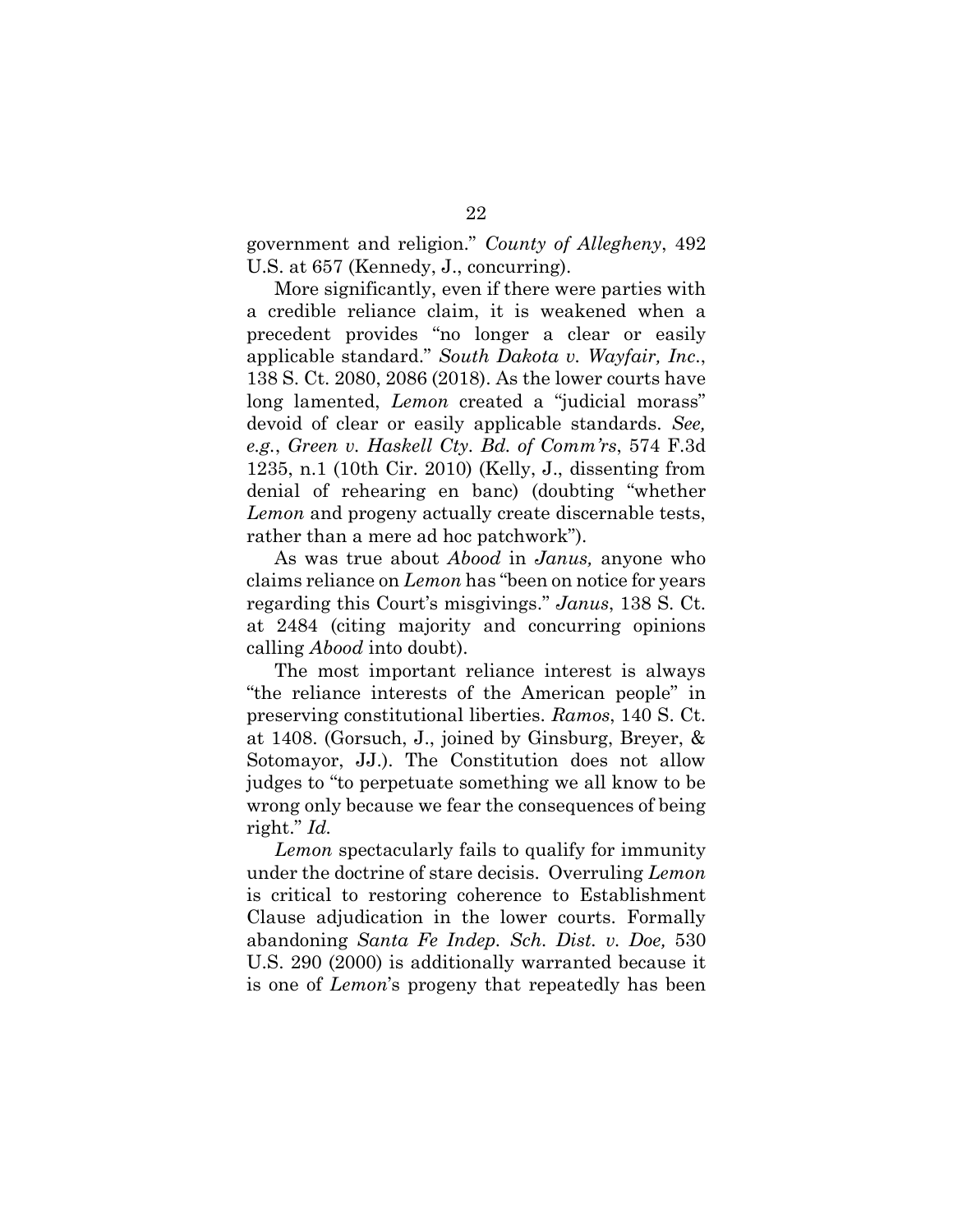used to squelch private religious speech in public schools.

### <span id="page-36-0"></span>**III. As One of** *Lemon***'s Progeny,** *Santa Fe* **Should Be Formally Abandoned.**

The Ninth Circuit relied on *Santa Fe* to hold that permitting Coach Kennedy's private prayers on the school football field after games would violate the Establishment Clause. *Kennedy,* 991 F.3d at 1017 (citing *Santa Fe,* 530 U.S. at 308)*.* Having denounced the endorsement test in both *Town of Greece* and *American Legion*, this Court should take the opportunity presented in this case to abandon the son of *Lemon*, *Santa Fe*.

Because of its ahistorical assumptions that the Establishment Clause 1) forbids the government from favoring religion and 2) equates social pressure with governmental coercion, *Santa Fe* is no more faithful to the original meaning of the Establishment Clause than is *Lemon*. *See Santa Fe*, 530 U.S. at 318 (Rehnquist, C.J. joined by Scalia, Thomas, JJ., dissenting) (noting the irreconcilability between the majority opinion in *Santa Fe* and George Washington's proclamation, "at the request of the very Congress which passed the Bill of Rights, . . . [of] a day of 'public thanksgiving and prayer'").

As embodied in this case*, Santa Fe* is responsible for substantial case law suppressing religious exercise and speech in public schools. The following are just a few examples:

• Students singing a song repeating the sentiments of the National Motto at a school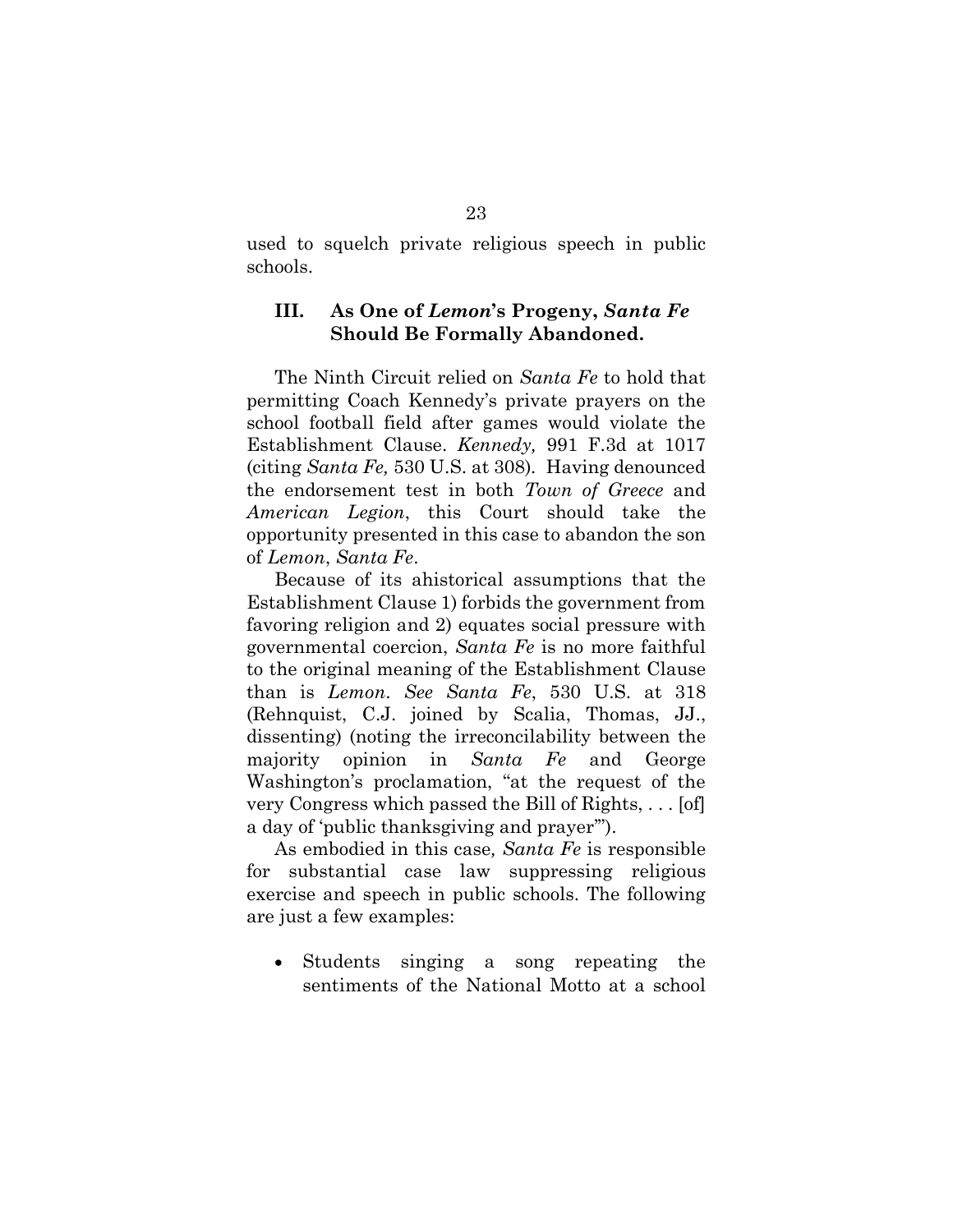assembly. *S.D. v. St. Johns Cty. Sch. Dist.*, 632 F. Supp. 2d 1085, 1094 (M.D. Fla. 2009) (holding that the performance of a country music song entitled "In God We Still Trust" at a school assembly violated the Establishment Clause).

- A coach joining students on his team when they assembled for private prayer. *See, e.g., Borden v. Sch. Dist. of Twp. of E. Brunswick*, 523 F.3d 153, 175 (3d Cir. 2008) (holding that a coach violated the Establishment Clause when he bowed his head and took a knee while his team prayed).
- A mother reading verses from Psalms as part of an "all-about-me-week" in which parents were invited to read their kindergartner's favorite book during "show and tell." *Busch v. Marple Newtown Sch. Dist*., 567 F.3d 89 (3d Cir. 2009).
- An invocation given by a student volunteer at a high school graduation. *Deveney v. Bd. of Educ. of Cty. of Kanawha*, 231 F. Supp. 2d 483, 484 (S.D.W. Va. 2002).

In many other instances, school districts claim this Court's Establishment Clause precedents compel them to adopt policies that discriminate against religious expression. *See, e.g*., *Nurre v. Whitehead*, 520 F. Supp. 2d 1222, 1225 (W.D. Wash. 2007), *aff'd*, 580 F.3d 1087, 1090 (9th Cir. 2009) (dismissing student's constitutional claims because school's denial of permission for wind ensemble to perform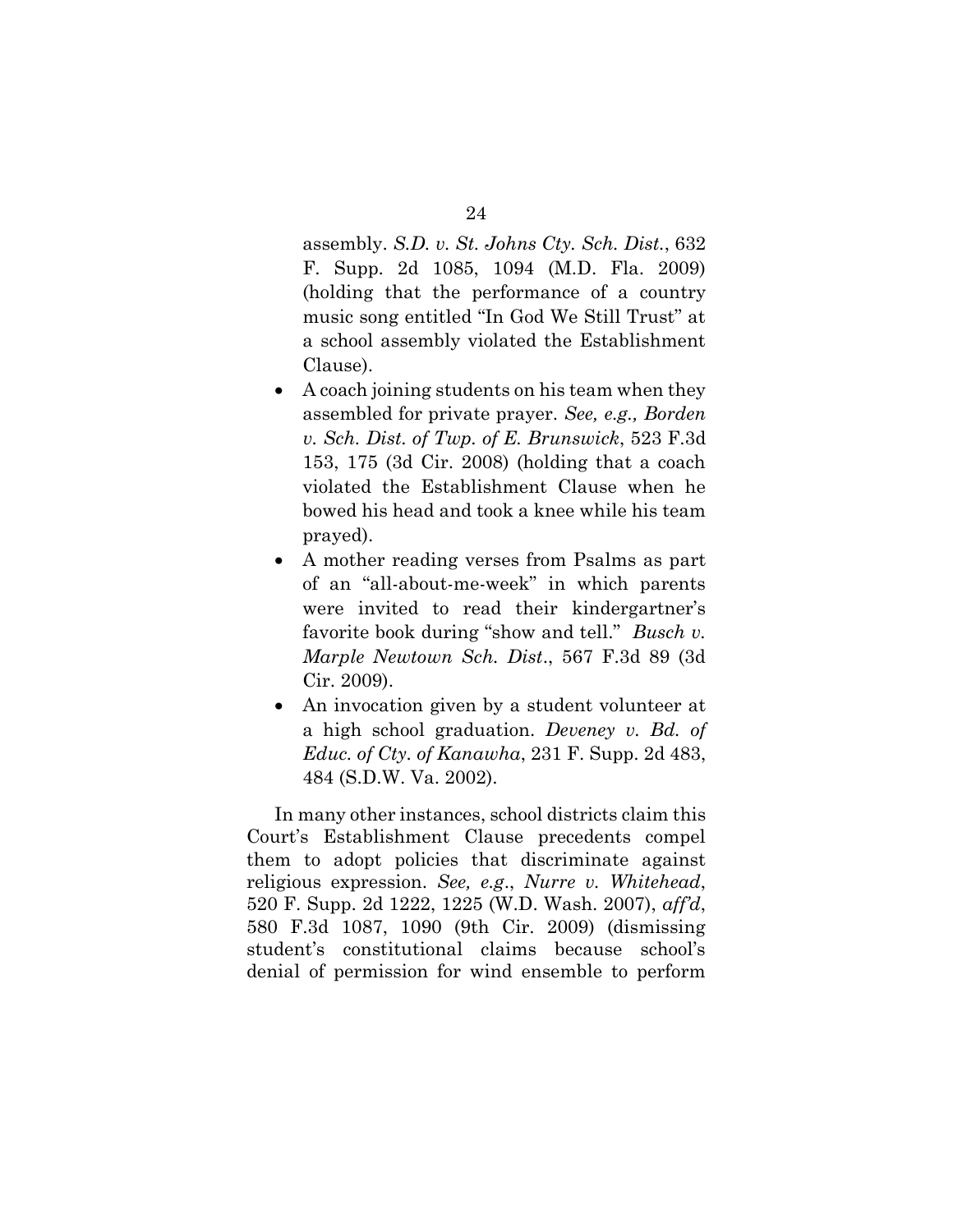"Ave Maria" at graduation was necessary to avoid "collision with the Establishment Clause"); *Cambridge Christian Sch., Inc. v. Fla. High Sch. Athletic Ass'n, Inc*., 942 F.3d 1215, 1238 (11th Cir. 2019) (holding that *Santa Fe* justified public high school athletic association's decision to deny permission to use school address system for prayer before championship game between two Christian high schools).

#### <span id="page-38-0"></span>A. *Santa Fe*'s Endorsement Test Analysis is Ahistorical.

At the founding, "the religious character of education was a given." Michael Newsom, *Common School Religion: Judicial Narratives in a Protestant Empire*, 11 S. Cal. Interdis. L.J. 219, 232 (2002); *see also* David Fellman, *Separation of Church and State in the United States: A Summary View*, 1950 Wis. L. Rev. 427, 443 (1950). Education was primarily the province of clergy, who often intermixed religious training with secular subjects. *See* Joseph P. Viteritti, *Blaine's Wake: School Choice, the First Amendment*, *and State Constitutional Law*, 21 Harv. J.L. & Pub. Pol'y 657, 663 (1998); Alexis De Tocqueville, 1 *Democracy In America* 314 (2d ed. 1900) ("Almost all education is entrusted to the clergy.").

Religious education was therefore widespread, and often supported by public funds. Viteritti, *Blaine's Wake: School Choice, the First Amendment, and State Constitutional Law*, *supra*, at 666. "In many cases it was difficult to distinguish between public and private institutions because they were often housed in the same building." *Id*. When "religion"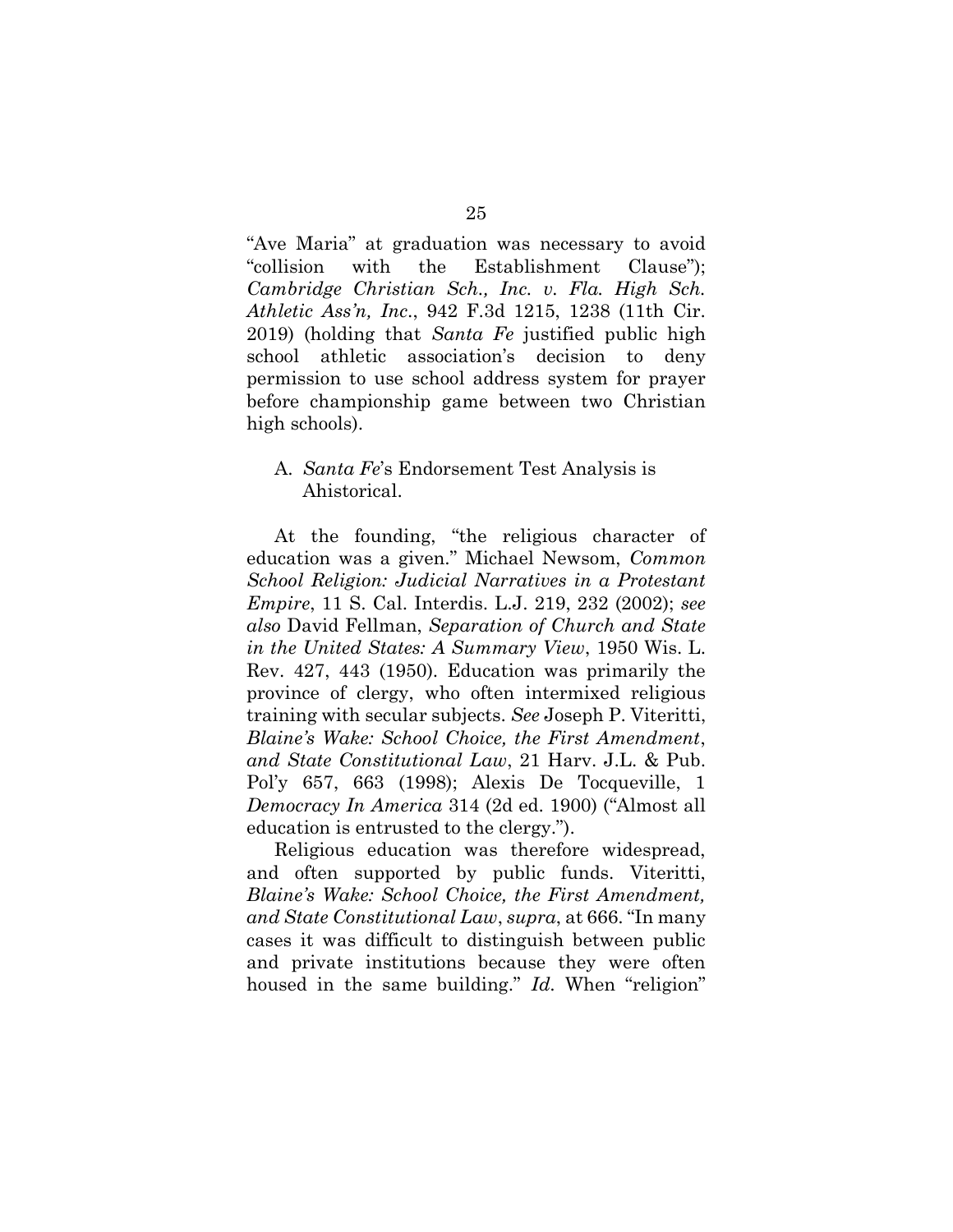began to be excluded from the public sphere at the later part of the nineteenth century, it was primarily an attempt to exclude Roman Catholicism, not all religious practice. *Id*.; *Espinoza*, 140 S. Ct. at 2266 (2020) (Thomas, J., concurring).

The important connection between religious faith and education was reflected in state constitutions. For example, the Massachusetts Constitution, authored by John Adams and one of the foundations of the Federal Constitution, <sup>13</sup> affirms: "the happiness of a people, and the good order and preservation of civil government essentially depend upon piety, religion and morality" attained through "public worship of God and . . . public instructions in piety, religion, and morality." Mass. Const. of 1780 pt. I, art. III. This same provision further authorized "the several towns, parishes, precincts, and other bodies politic, or religious societies, to make suitable provision, at their own expense, for the institution of the public worship of God, and for the support and maintenance of public [] teachers of piety, religion and morality." *Id*.

Pennsylvania, which was also at the center of the development of religious liberty,<sup>14</sup> considered "religious societies" as ideally situated "for the advancement of religion or learning." Pa. Const. of 1776 §§ 44–45. "And all religious societies or bodies of men heretofore united or incorporated for the advancement of religion or learning, or for other pious

<sup>13</sup> *See* S.B. Benjamin, *The Significance of the Massachusetts Constitution of 1780*, 70 Temp. L. Rev. 883 (1997).

<sup>14</sup> Michael McConnell, *The Origins And Historical Understanding Of Free Exercise Of Religion*, 103 Harv. L. Rev. 1409, 1425 (1990).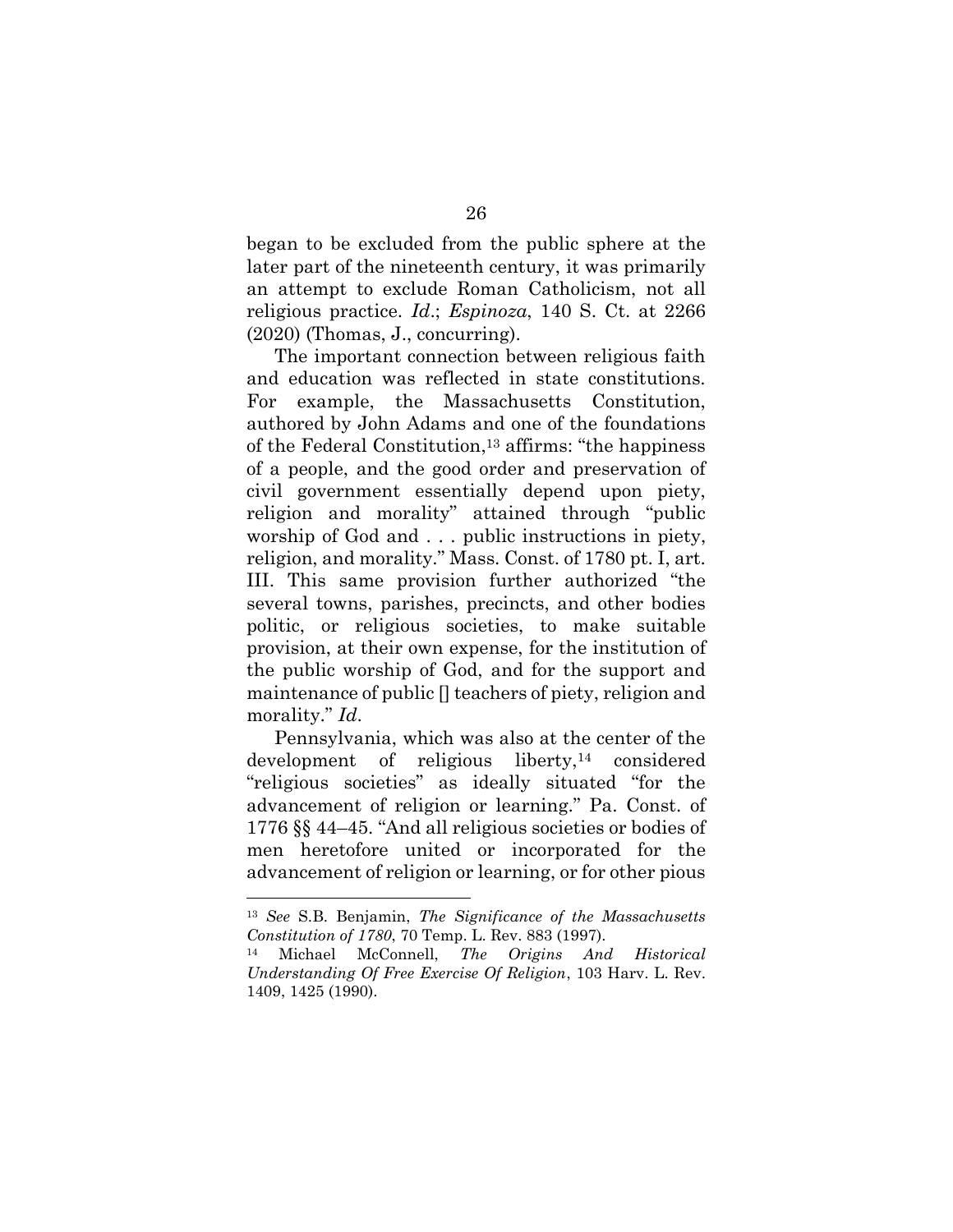and charitable purposes, shall be encouraged and protected in the enjoyment of the privileges, immunities and estates which they were accustomed to enjoy, or could of right have enjoyed, under the laws and former constitution of this state." *Id*.

Echoing the Massachusetts Constitution,<sup>15</sup> the First Congress enacted the Northwest Ordinance of 1787, which expressly linked religion with education and encouraged both: "Religion, morality, and knowledge, being necessary to good government and happiness of mankind, schools and the means of education shall forever be encouraged." Act of Aug. 7, 1789, ch. 8, 1 Stat. 50, 52. The Northwest Ordinance confirms that Congress did not intend the Establishment Clause to require government to be neutral between religion and irreligion. *See Wallace v. Jaffree*, 472 U.S. 38, 100 (1985) (Rehnquist, C.J., dissenting).

What is more, the recent corpus linguistics analysis discussed earlier found no evidence that prayers or religious expression in schools would have been considered an establishment of religion at the time of the Establishment Clause's ratification. Barclay, *supra*, at 555. The Establishment Clause was implicated only when parents and students were not permitted to choose between religious schools. *Id*. at 555 n.311. In other words, the only context at the founding in which establishment concerns were raised in the educational context was when government *prevented* religious education. *The Remonstrant*, [No. IV], Pa. J. (Oct. 20, 1768),

<sup>15</sup> *See* David Tyack, et. al., *Law and the Shaping of Public Education 1785-1954*, at 26–27 (1987).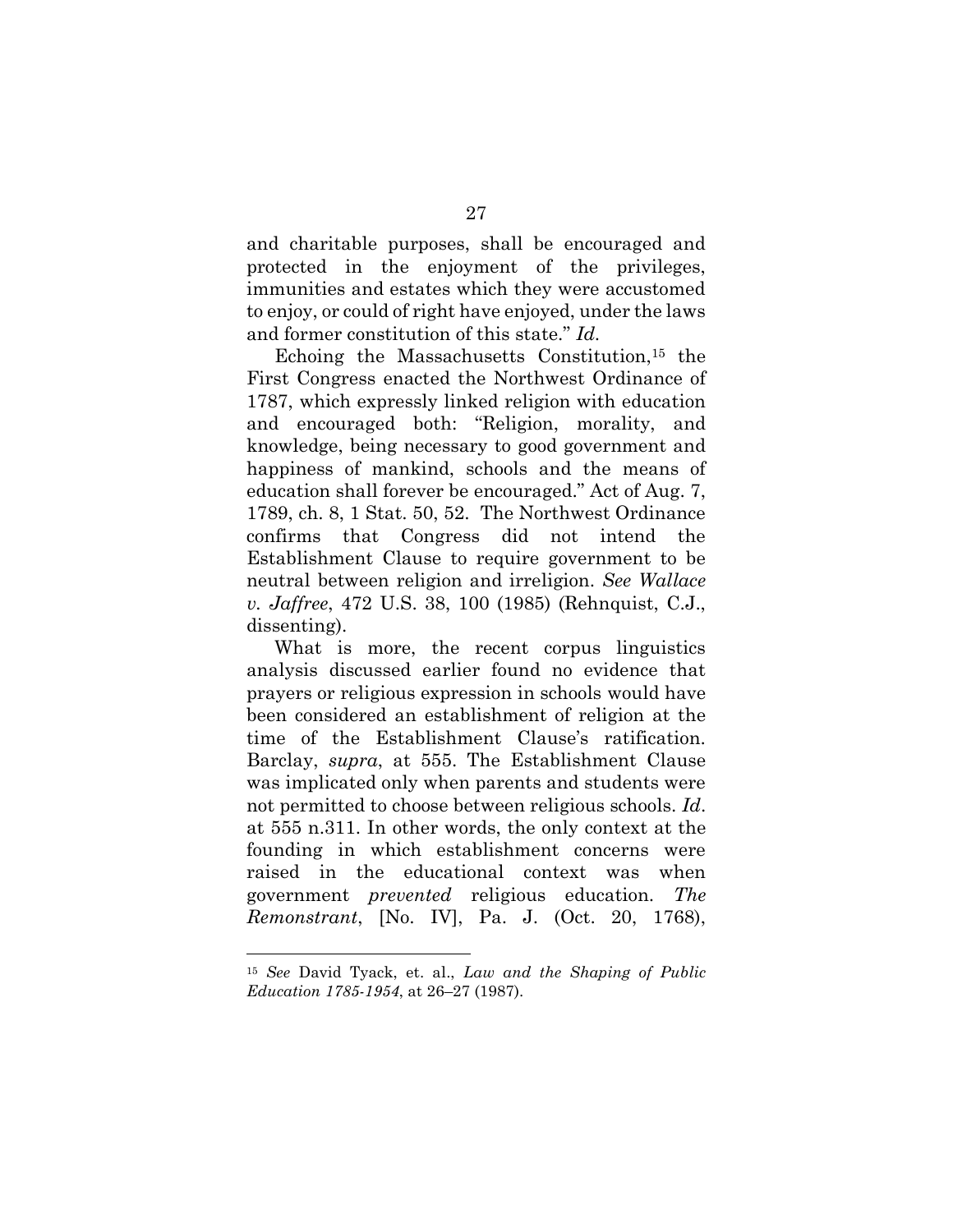*reprinted in A Collection Of Tracts From The Late News Papers* 83 (N.Y., John Holt 1768) ("[T]he Toleration Act . . . deprived all parents that were not of the established Church, of the great trust committed to them by GOD, and nature, to train up their own children according to their own sentiments in religion, and the fear of GOD."). It was assumed that education would be religious, and the primary concern was ensuring parents would have the opportunity of choosing the manner of that education.

*Santa Fe'*s holding that the Establishment Clause forbids school officials from endorsing religion is not only ahistorical, it is anti-historical. *Santa Fe*'s coercion analysis fares no better.

#### <span id="page-41-0"></span>B. *Santa Fe*'s Coercion Analysis is Ahistorical.

Coercion at the founding did not include mere social pressure. For an establishment to occur, legal compulsion was an "essential element."<sup>16</sup> As Professor McConnell has explained:

In the debates in the First Congress concerning the wording of the first amendment, James Madison, the principal draftsman and proponent, said of the committee draft that he "apprehended the meaning of the words to be, that Congress should not establish a religion, and enforce the legal observation of it by law,

<sup>16</sup> McConnell, *The Lost Element*, *supra* at 936–39; *see also* Barclay, *supra*, at 548–51 (2019) (concluding that coercion entailed legal penalties or government persecution of dissenters).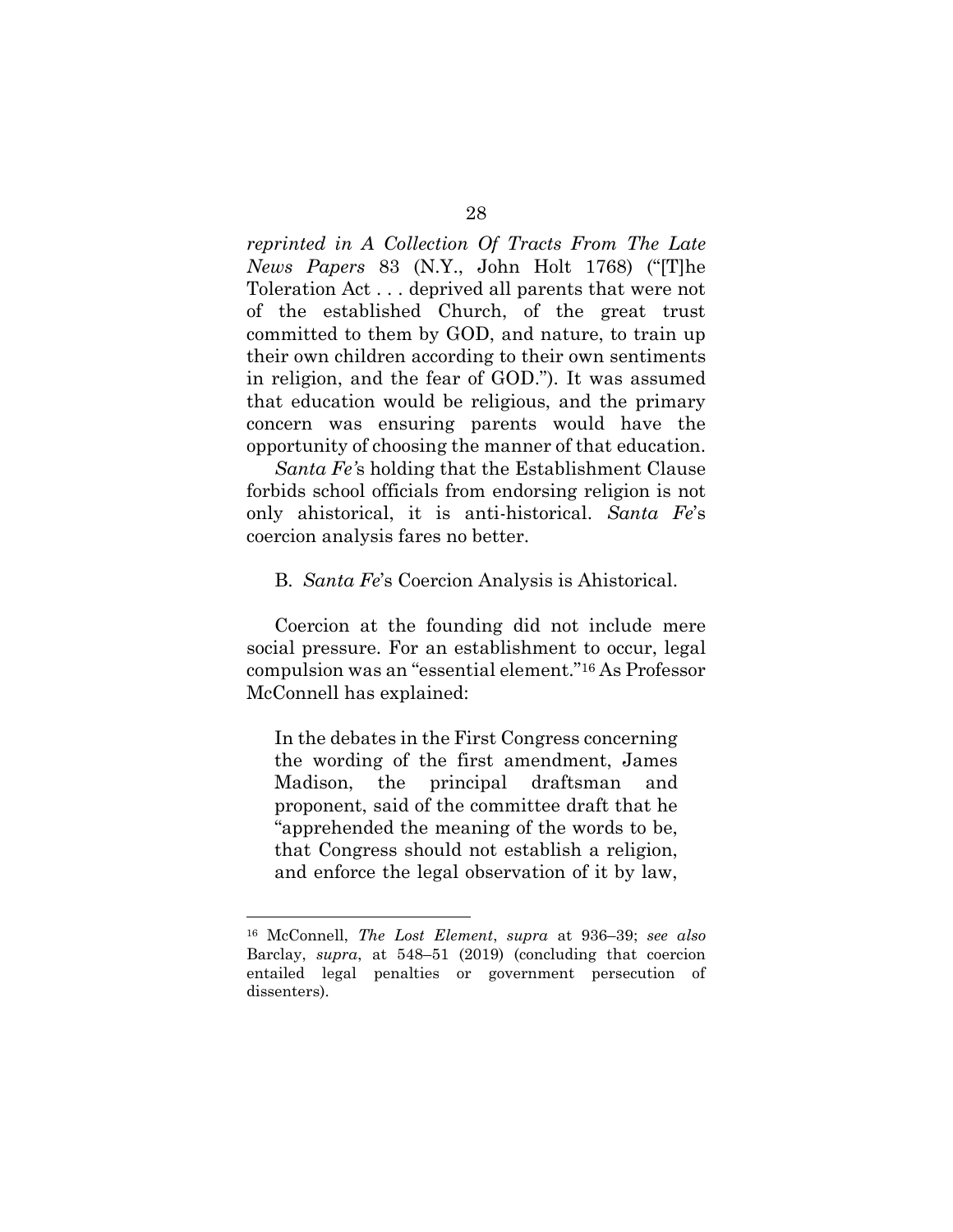nor compel men to worship God in any manner contrary to their conscience." Upon further questioning by those who feared that the proposed amendment "might be taken in such latitude as to be extremely hurtful to the cause of religion," Madison clarified the point. He stated that he "believed that the people feared one sect might obtain a pre-eminence, or two combine together, and establish a religion to which they would compel others to conform."<sup>17</sup>

*See also Lee v. Weisman*, 505 U.S. 577, 640–41 (1992) (Scalia, J., dissenting) (stating that "the coercion that was a hallmark of historical establishments of religion was coercion of religious orthodoxy and of financial support by force of law and threat of penalty"); *Cutter v. Wilkinson*, 544 U.S. 709, 729 (2005) (Thomas, J., concurring) ("[E]stablishment at the founding involved, for example, mandatory observance or mandatory payment of taxes supporting ministers."). *Santa Fe*'s holding that social pressure is sufficiently coercive to qualify as an establishment of religion conflicts with the original meaning of the Establishment Clause.

In sum, religious expression by public school officials would not have been understood at the founding to constitute an establishment. Formal abandonment of *Santa Fe* is necessary to ensure lower court understanding that *Lemon* and its progeny

<sup>17</sup> McConnell, *The Lost Element*, *supra* at 936 (quoting 1 Annals of Cong. 7 30-31 (J. Gales ed. 1834) (Aug. 15, 1789)) ("If Madison's explanations to the First Congress are any guide, compulsion is not just an element, it is the essence of an establishment." *Id.* at 937.